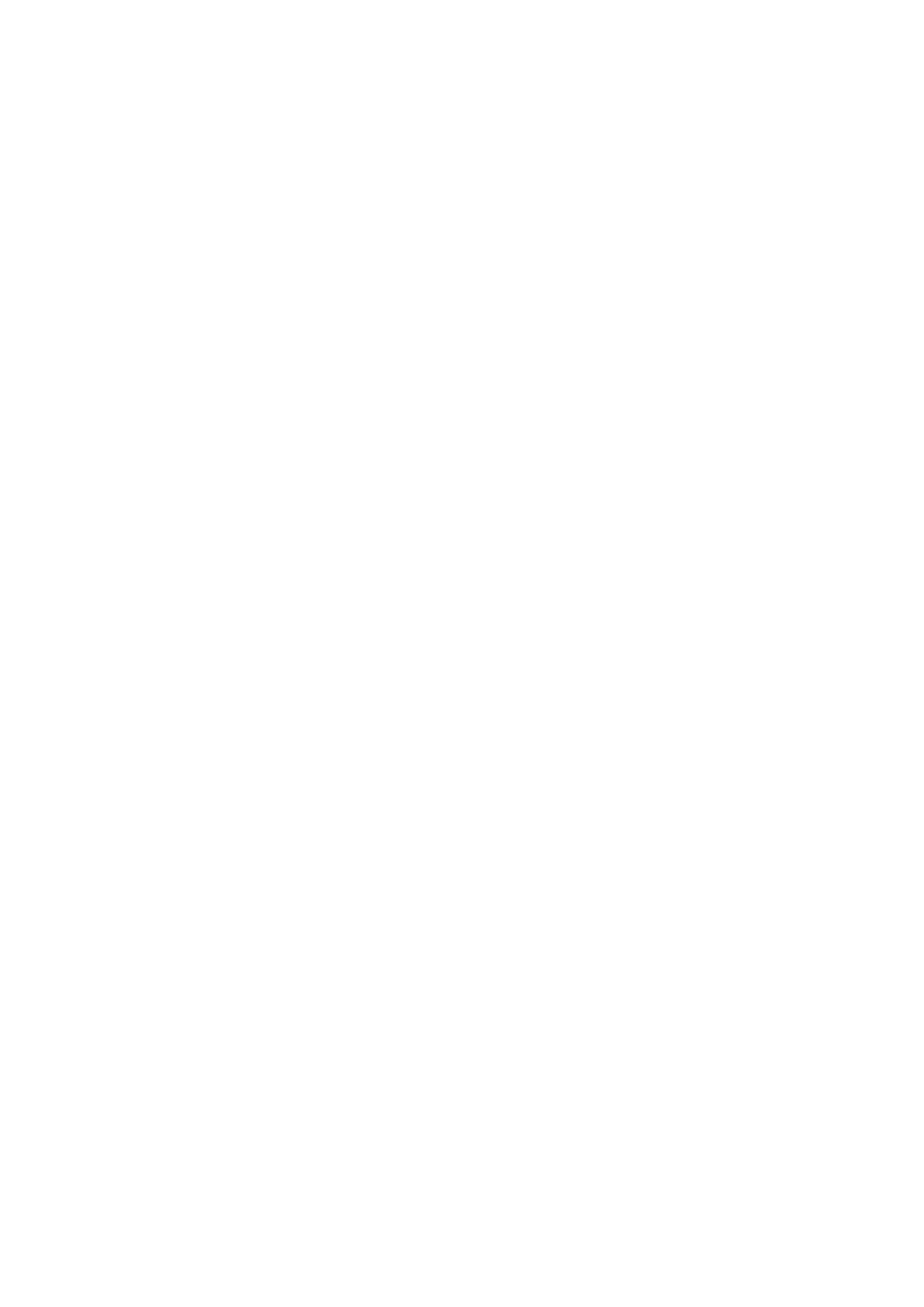# **Contents**

| Element 1:                                                               |  |
|--------------------------------------------------------------------------|--|
| 1.1                                                                      |  |
| Community Activity Centre, Outdoor Recreation Facility and<br>1.2        |  |
| Community Activity Centre and Outdoor Recreation Facilities  4<br>1.3    |  |
| Element 2:                                                               |  |
| 2.1<br>2.2                                                               |  |
| 2.3                                                                      |  |
| 2.4                                                                      |  |
|                                                                          |  |
| Element 1:                                                               |  |
| 1.1                                                                      |  |
| Element 2:                                                               |  |
| 2.1                                                                      |  |
| 2.2                                                                      |  |
| 2.3                                                                      |  |
|                                                                          |  |
| Element 1:                                                               |  |
| 1.1                                                                      |  |
| 1.2<br>1.3                                                               |  |
| Element 2:                                                               |  |
| 2.1                                                                      |  |
| 2.2                                                                      |  |
| 2.3                                                                      |  |
| Element 3:                                                               |  |
| 3.1<br>3.2                                                               |  |
| 3.3                                                                      |  |
| 3.4                                                                      |  |
| Location Requirements for Community and Recreation Facilities  12<br>3.5 |  |
| <b>Element 4:</b>                                                        |  |
| 4.1                                                                      |  |
| 4.2<br>4.3                                                               |  |
| 4.4                                                                      |  |
| Element 5:                                                               |  |
| 5.2                                                                      |  |
| 5.3                                                                      |  |
| 5.4                                                                      |  |
| Element 6:                                                               |  |
| 6.1                                                                      |  |
| 6.2<br>Water Sensitive Urban Design - Mains Water Consumption 15<br>6.3  |  |
| 6.4                                                                      |  |
| 6.5                                                                      |  |
| 6.6                                                                      |  |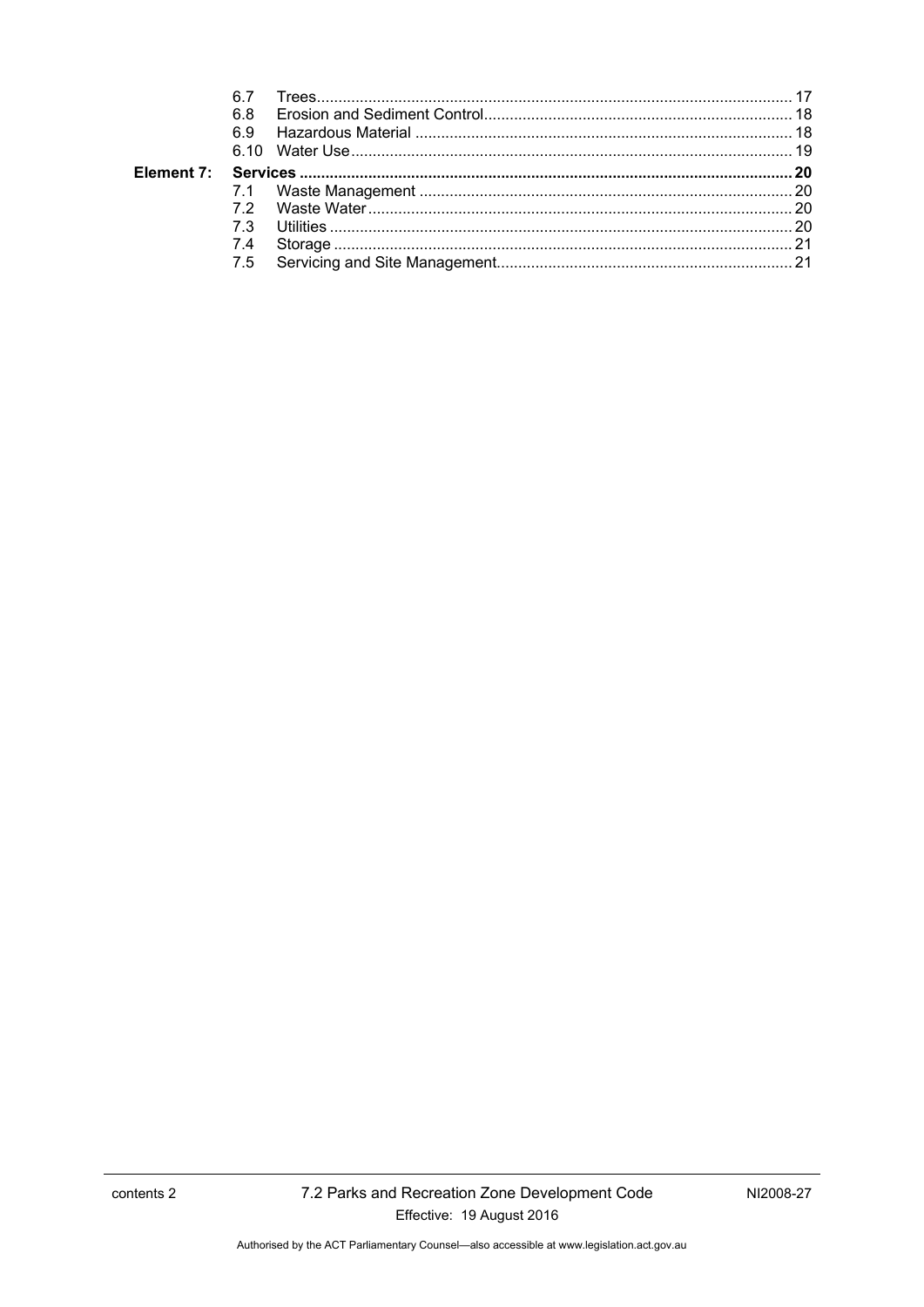# <span id="page-4-0"></span>**Introduction**

#### **Application of this code**

This Development Code applies to all development in the Parks and Recreation Zones identified in the zones' Development Tables as being within the code, merit and impact assessment tracks.

#### **Purpose of codes**

Codes provide additional planning, design and environmental controls to support the zone objectives and assessable uses in the Development Tables.

The Codes are used by the Authority to assess development applications. The Codes therefore also provide guidance to intending applicants in designing their developments and preparing their development applications.

Each Code's controls are expressed as either **rules**, which are generally quantitative, or as qualitative **criteria**.

- Proposals in the **code track** must comply with all rules relevant to the development.
- Proposals in the **merit track** and **impact track** have the option to comply with the rules or criteria, unless the rule is mandatory. Where it is proposed to meet the criteria, the onus is on the applicant to demonstrate, by supporting plans and written documentation, that the proposed development satisfies the criteria and therefore the intent of the element.
- Proposals in the **impact track** also have the option to justify any non-compliance with the rules and the criteria, unless the rule is mandatory. Where it is proposed to not meet the rules and the criteria, the onus is on the applicant to justify the non-compliance by demonstrating that the proposed development is consistent with the relevant principles of the Statement of Strategic Directions. Supporting plans and written documentation, providing consideration of the relevant Intents of the Code and the Zone objectives*,* are to accompany the development application.

#### **Structure of codes**

The Parks and Recreation Zones Development Code is divided into two Parts:

**Part A – Zone Specific Controls** provide any specific controls for each of the Parks and Recreation Zones (PRZ1 – Urban Open Space Zone and PRZ2 – Restricted Access Recreation Zone).

**Part B – General Development Controls** provide general controls that are applicable to all development within the Parks and Recreation Zones.

Each Part is divided into sections referred to as **Elements,** although each Part may not include provisions for every Element. The Elements describe the various issues for consideration:

- 1. Restrictions on Use
- 2. Building and Site Controls
- 3. Built Form
- 4. Parking and Site Access
- 5. Amenity

page 1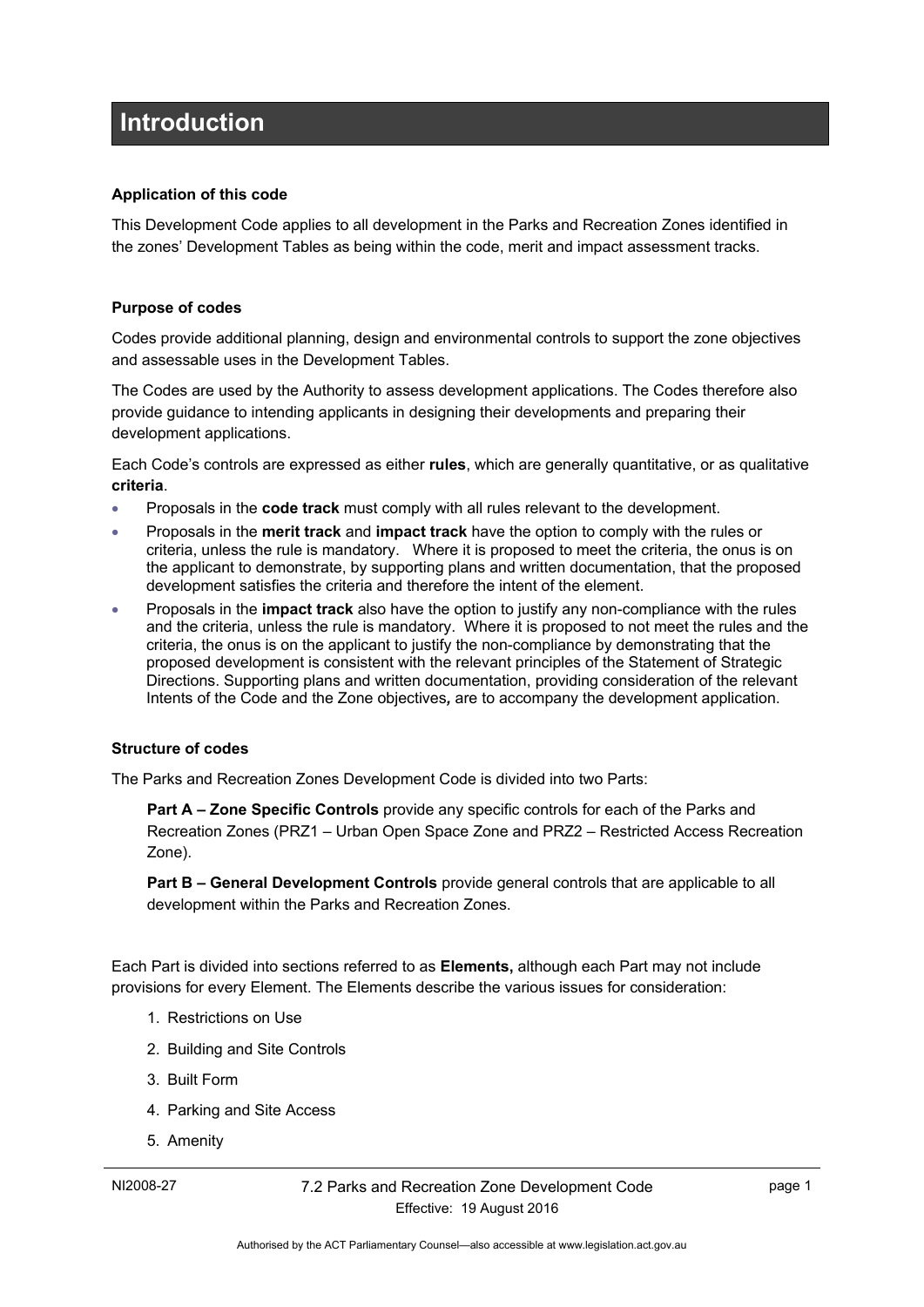- 6. Environment
- 7. Services

Each Element consists of Intents and Items under which are Rules and Criteria.

**Intent** describes the purpose of the development controls

**Rules** provide the quantitative, or definitive, controls for development

**Criteria** provide the qualitative controls for development

In some instances, there are rules that are mandatory. For clarity of use, the mandatory rules are emphasized by the following words: **"This is a mandatory requirement. There are no applicable criteria"**. Non-compliance with these provisions will result in the refusal of a development application. Conversely, the words **"There is no rule applicable"** is used when controls cannot be quantitative or definitive and only criteria exist.

Any application of a **General Code** to a development proposal, is identified as part of the relevant rule or criteria.

Where more than one type of Code applies to a development, the order of precedence when there is inconsistency of provisions between Codes, as defined by the Act, is **Precinct Code**, then **Development Code**, and then **General Code**.

#### **Further information**

Please refer to the Planning Explained Guide, for more information on preparing applications under the Territory Plan, including the use of assessment codes.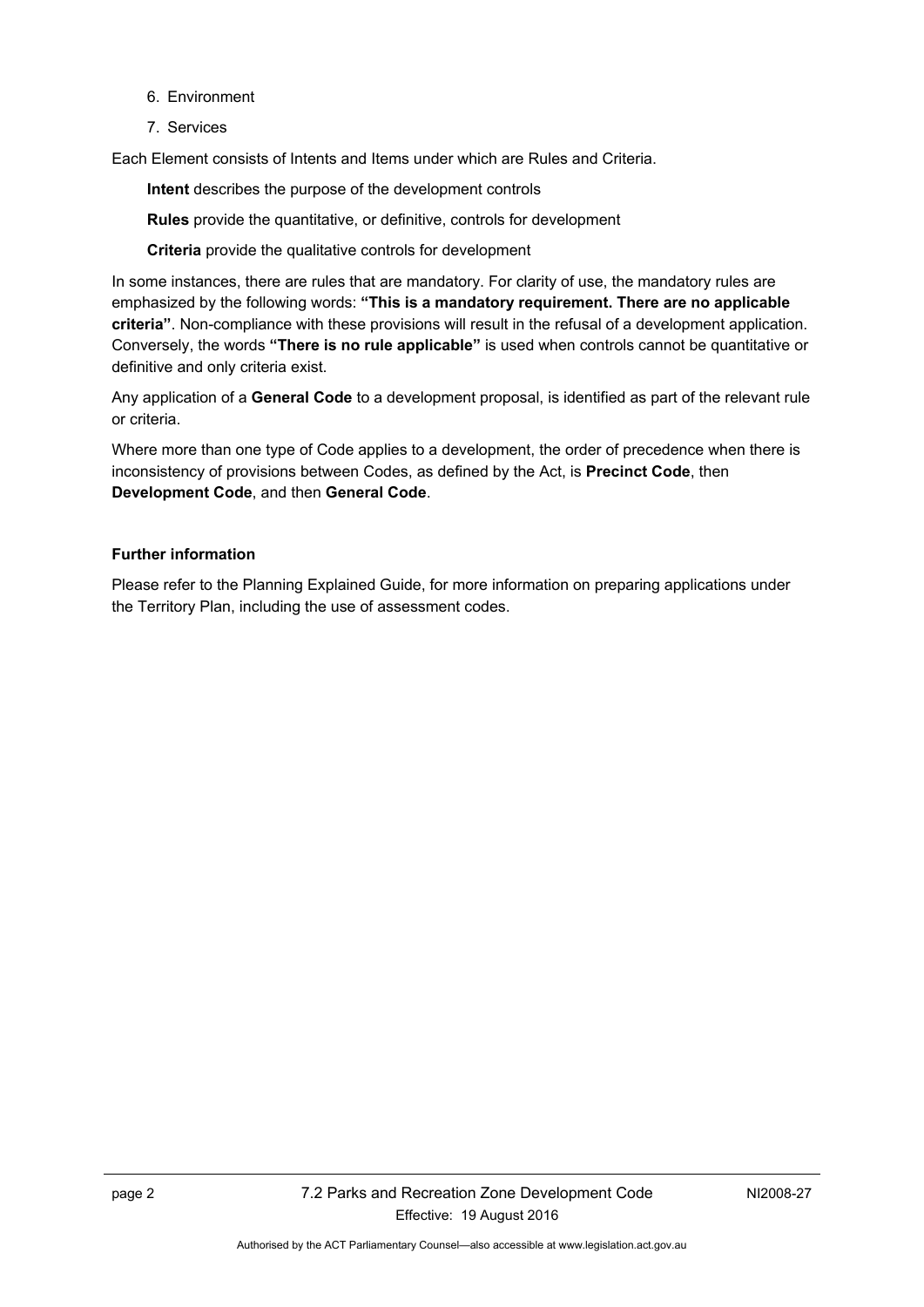# <span id="page-6-0"></span>**Relevant codes**

In addition to this code, **precinct codes** and **general codes** may be relevant.

**Precinct codes** are located in section 10 of the Territory Plan.

The following **general codes**, in particular, may be relevant to development in residential zones.

Access and Mobility General Code Bicycle Parking General Code Communications Facilities and Associated Infrastructure General Code Community and Recreational Facilities Location Guidelines General Code Crime Prevention through Environmental Design General Code Home Business General Code Parking and Vehicular Access General Code Planning for Bushfire Risk Management General Code Signs General Code Water Use and Catchment General Code Water Ways: Water Sensitive Urban Design General Code

**General codes** are found in part 11 of the Territory Plan.

Development must comply with the relevant codes (including other general codes that may not be listed above), subject to the code hierarchy outlined in the introduction to this code.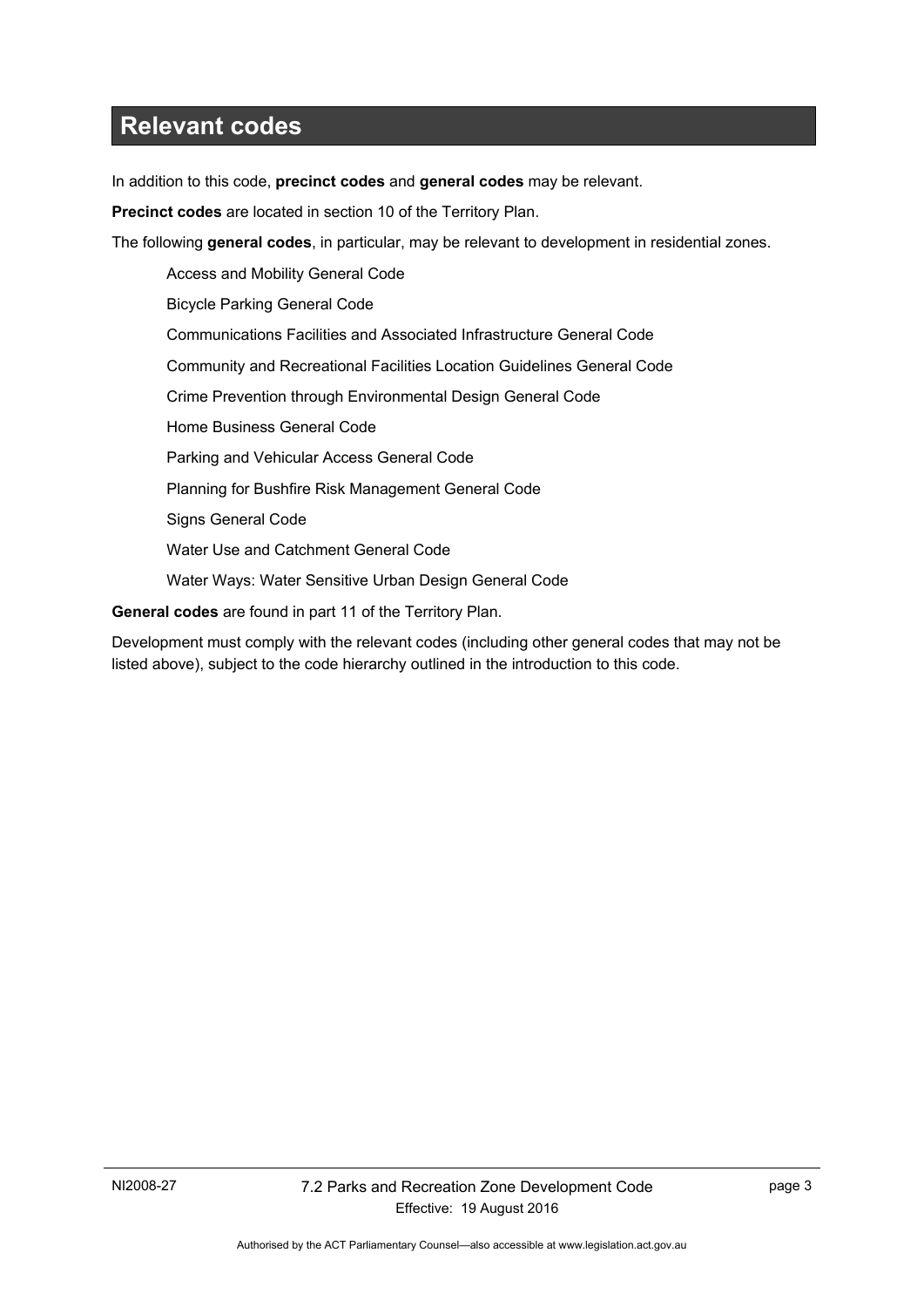# <span id="page-7-0"></span>**Part A – Zone Specific Controls**

# <span id="page-7-1"></span>**Part A(1) - PRZ1 – Urban Open Space Zone**

### <span id="page-7-2"></span>**Element 1: Restrictions on Use**

Intent:

a) To provide for small-scale community and ancillary uses, which do not significantly detract from the open space character or impact on surrounding development

<span id="page-7-5"></span><span id="page-7-4"></span><span id="page-7-3"></span>

| <b>Rules</b>                                                                                                                                                                         | <b>Criteria</b>                                                                                                                                                                                                                                                                                                                                                                                                                                                                                                                                |
|--------------------------------------------------------------------------------------------------------------------------------------------------------------------------------------|------------------------------------------------------------------------------------------------------------------------------------------------------------------------------------------------------------------------------------------------------------------------------------------------------------------------------------------------------------------------------------------------------------------------------------------------------------------------------------------------------------------------------------------------|
| $1.1$<br><b>Municipal Depot</b>                                                                                                                                                      |                                                                                                                                                                                                                                                                                                                                                                                                                                                                                                                                                |
| R <sub>1</sub><br>Municipal depot may be used only for the<br>purpose of park maintenance depots.                                                                                    | This is a mandatory rule. There is no criterion.                                                                                                                                                                                                                                                                                                                                                                                                                                                                                               |
| There is no applicable rule.                                                                                                                                                         | C1A<br>Development of a municipal depot for the<br>purpose of park maintenance depot provides<br>landscaping and screen fences around any<br>outside storage area.                                                                                                                                                                                                                                                                                                                                                                             |
| $1.2$<br><b>Community Activity Centre, Outdoor Recreation Facility and Municipal Depot</b>                                                                                           |                                                                                                                                                                                                                                                                                                                                                                                                                                                                                                                                                |
| R <sub>2</sub>                                                                                                                                                                       | C <sub>2</sub>                                                                                                                                                                                                                                                                                                                                                                                                                                                                                                                                 |
| Maximum proportion of gross area of any single<br>open space parcel to be used for Community<br>activity centre, Outdoor recreation facility, and<br>Municipal depot purposes - 15%. | Development for these purposes in the PRZ1<br>urban open space zone meets all of the following:<br>Does not unreasonably restrict access to<br>a)<br>recreation space<br>Is of an appropriate scale and compatible<br>b)<br>with its open space setting.                                                                                                                                                                                                                                                                                       |
| <b>Community Activity Centre and Outdoor Recreation Facilities</b><br>1.3                                                                                                            |                                                                                                                                                                                                                                                                                                                                                                                                                                                                                                                                                |
| There is no applicable rule.                                                                                                                                                         | C <sub>3</sub><br>A Community Activity Centre or Outdoor<br>Recreation Facilities are permitted as follows:<br>The proposed location is suitable in terms of<br>a)<br>the catchment to be served and access<br>routes for users<br>There is a community requirement for such<br>b)<br>a facility<br>There will be adequate opportunities for the<br>C)<br>public or community to use the facilities<br>The nature of landscape works to be carried<br>d)<br>out is consistent with the surrounding open<br>space or identified landscape theme |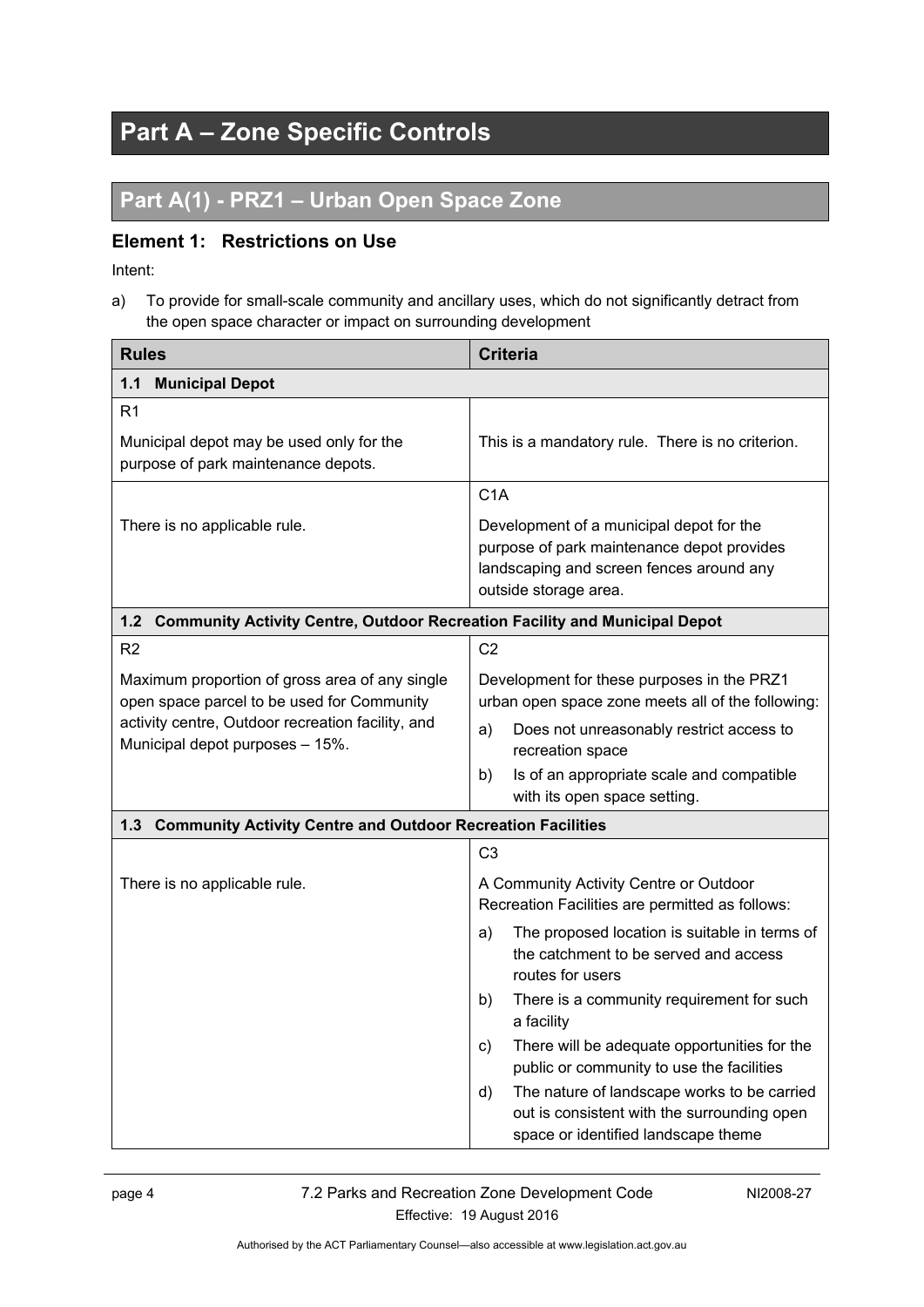| <b>Rules</b> | <b>Criteria</b>                                                                                                               |
|--------------|-------------------------------------------------------------------------------------------------------------------------------|
|              | Public access to adjoining open space is<br>e)<br>adequate and sufficient open space is<br>retained for other future purposes |
|              | f)<br>The proposal will not have an adverse<br>impact on the open space environment in<br>terms of design and aesthetics      |
|              | The proposal will not adversely affect<br>g)<br>naturally occurring plant communities and<br>patterns of wildlife movement    |
|              | h)<br>Important natural and cultural features<br>including existing mature trees are<br>conserved                             |
|              | i)<br>There are no adverse noise and safety<br>impacts on adjoining residential areas.                                        |

# <span id="page-8-0"></span>**Element 2: Building and Site Controls**

#### **Intent:**

a) To ensure development in the PRZ1 - Urban Open Space Zone is compatible with, and does not adversely impact on, the urban environment

<span id="page-8-1"></span>

| <b>Rules</b>                                                                              | Criteria                                                                                                                                                             |  |
|-------------------------------------------------------------------------------------------|----------------------------------------------------------------------------------------------------------------------------------------------------------------------|--|
| <b>Height</b><br>2.1                                                                      |                                                                                                                                                                      |  |
| R <sub>4</sub>                                                                            | C <sub>4</sub>                                                                                                                                                       |  |
| Maximum height of buildings adjacent to<br>Residential Zones: one storey                  | The scale of the development is consistent with<br>adjacent developments and the neighbouring<br>uses are protected from overlooking, noise and<br>other intrusions. |  |
| 2.2 Setbacks                                                                              |                                                                                                                                                                      |  |
| R <sub>5</sub>                                                                            | C <sub>5</sub>                                                                                                                                                       |  |
| Minimum setback of building from boundary of<br>blocks adjacent to Residential Zones: 6 m | The scale of the development is consistent with<br>adjacent developments and the neighbouring<br>uses are protected from overlooking, noise and<br>other intrusions. |  |
| 2.3 Gross Floor Area                                                                      |                                                                                                                                                                      |  |
| R <sub>6</sub>                                                                            | C <sub>6</sub>                                                                                                                                                       |  |
| Maximum gross floor area of enclosed structures:<br>$200 \text{ m}^2$                     | The scale of the development is consistent with<br>adjacent developments and the neighbouring<br>uses are protected from overlooking, noise and<br>other intrusions. |  |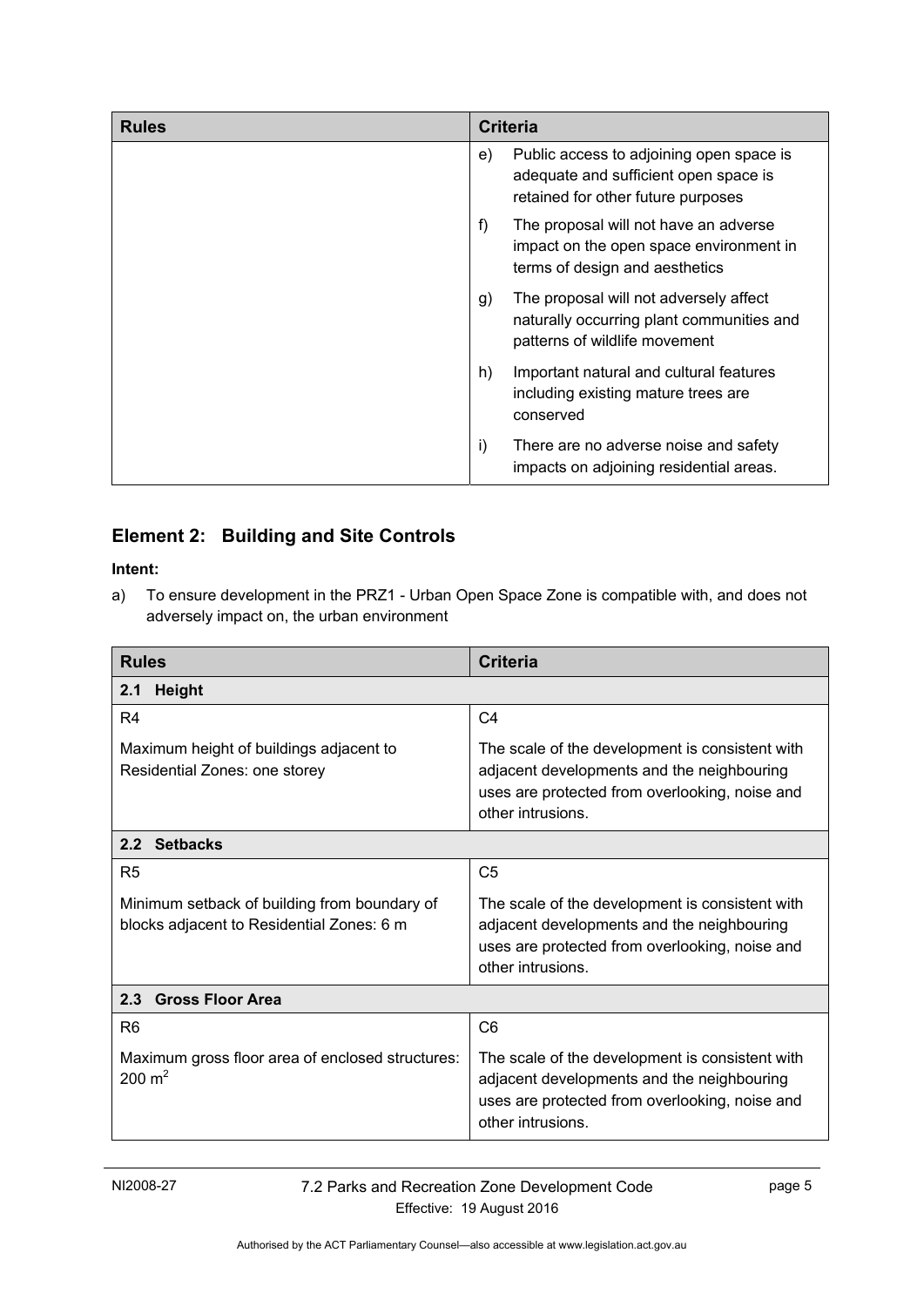<span id="page-9-2"></span><span id="page-9-1"></span><span id="page-9-0"></span>

| <b>Rules</b>                 | <b>Criteria</b>                                                                                                                                                    |
|------------------------------|--------------------------------------------------------------------------------------------------------------------------------------------------------------------|
| 2.4 Communications Facility  |                                                                                                                                                                    |
|                              | C <sub>6</sub> A                                                                                                                                                   |
| There is no applicable rule. | Development of land for a Communications<br>facility is compatible with the use of the<br>surrounding open space and nearby residential<br>areas by ensuring that: |
|                              | sufficient surrounding open space is<br>a)<br>retained to meet the recreational and social<br>needs of the community                                               |
|                              | b)<br>existing public access to surrounding open<br>space is maintained                                                                                            |
|                              | any detrimental impacts on the site and<br>C)<br>surrounding area are minimised                                                                                    |
|                              | development complies with the<br>d)<br>Communications Facilities and Associated<br>Infrastructure General Code                                                     |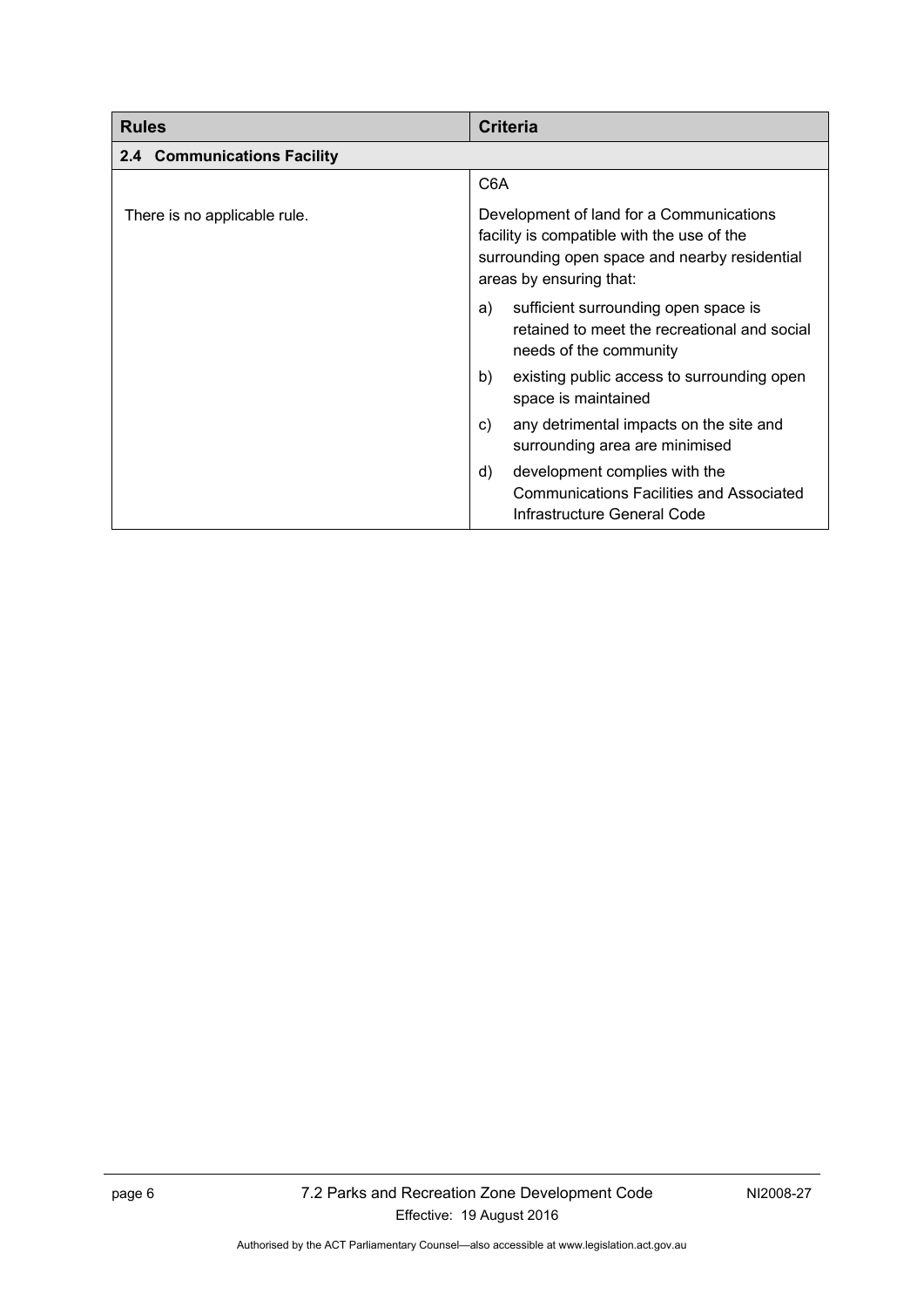# <span id="page-10-0"></span>**Part A (2) - PRZ2 - Restricted Access Recreation Zone**

### <span id="page-10-1"></span>**Element 1: Restrictions on Use**

#### **Intent:**

a) To provide for high quality recreation facilities without adverse effects on the amenity of the locality

<span id="page-10-2"></span>

| <b>Rules</b>                                                                                                                                                                                       | <b>Criteria</b>                                                                                                |
|----------------------------------------------------------------------------------------------------------------------------------------------------------------------------------------------------|----------------------------------------------------------------------------------------------------------------|
| Club, Educational Establishment, Guest House, Hotel, Motel<br>1.1                                                                                                                                  |                                                                                                                |
| R7                                                                                                                                                                                                 | C7                                                                                                             |
| Development for these purposes meets one of<br>the following:<br>Is ancillary to the use of the land for<br>a)                                                                                     | Development for these purposes in the PRZ2<br>restricted access recreation zone meets all of the<br>following: |
| recreation purposes<br>b)<br>The proportion of the land area of any                                                                                                                                | Does not unreasonably restrict the<br>a)<br>availability of land in the zone for recreation                    |
| discrete PRZ2 restricted access recreation<br>zone (i.e. not separated by another zone)<br>used for these purposes and associated car<br>parking and other site facilities is a<br>maximum of 15%. | purposes<br>Is of an appropriate scale and compatible<br>b)<br>with the recreational purposes of the zone.     |

### <span id="page-10-3"></span>**Element 2: Building and Site Controls**

#### **Intent:**

a) To ensure development in the PRZ2 – Restricted Access Recreation Zone is compatible with, and does not adversely impact on, the urban environment

<span id="page-10-5"></span><span id="page-10-4"></span>

| <b>Rules</b>                                                                                | <b>Criteria</b>                                                                                                                    |  |
|---------------------------------------------------------------------------------------------|------------------------------------------------------------------------------------------------------------------------------------|--|
| <b>Height</b><br>2.1                                                                        |                                                                                                                                    |  |
| R <sub>8</sub>                                                                              | C8                                                                                                                                 |  |
| Maximum height of buildings in blocks adjacent to<br>Residential Zones: two storeys or 10 m | The building height minimises the impact of<br>developments on adjoining residential zones.                                        |  |
| 2.2 Setbacks                                                                                |                                                                                                                                    |  |
| R <sub>9</sub>                                                                              | C <sub>9</sub>                                                                                                                     |  |
| Minimum setback of building from boundaries to<br>Residential Zones: 6m                     | The building setback minimises the impact of<br>developments on adjoining residential zones.                                       |  |
| 2.3 Scale of Development                                                                    |                                                                                                                                    |  |
|                                                                                             | C <sub>10</sub>                                                                                                                    |  |
| There is no applicable rule.                                                                | The development is of an appropriate scale and<br>form, and is compatible with surrounding<br>development and the anticipated use. |  |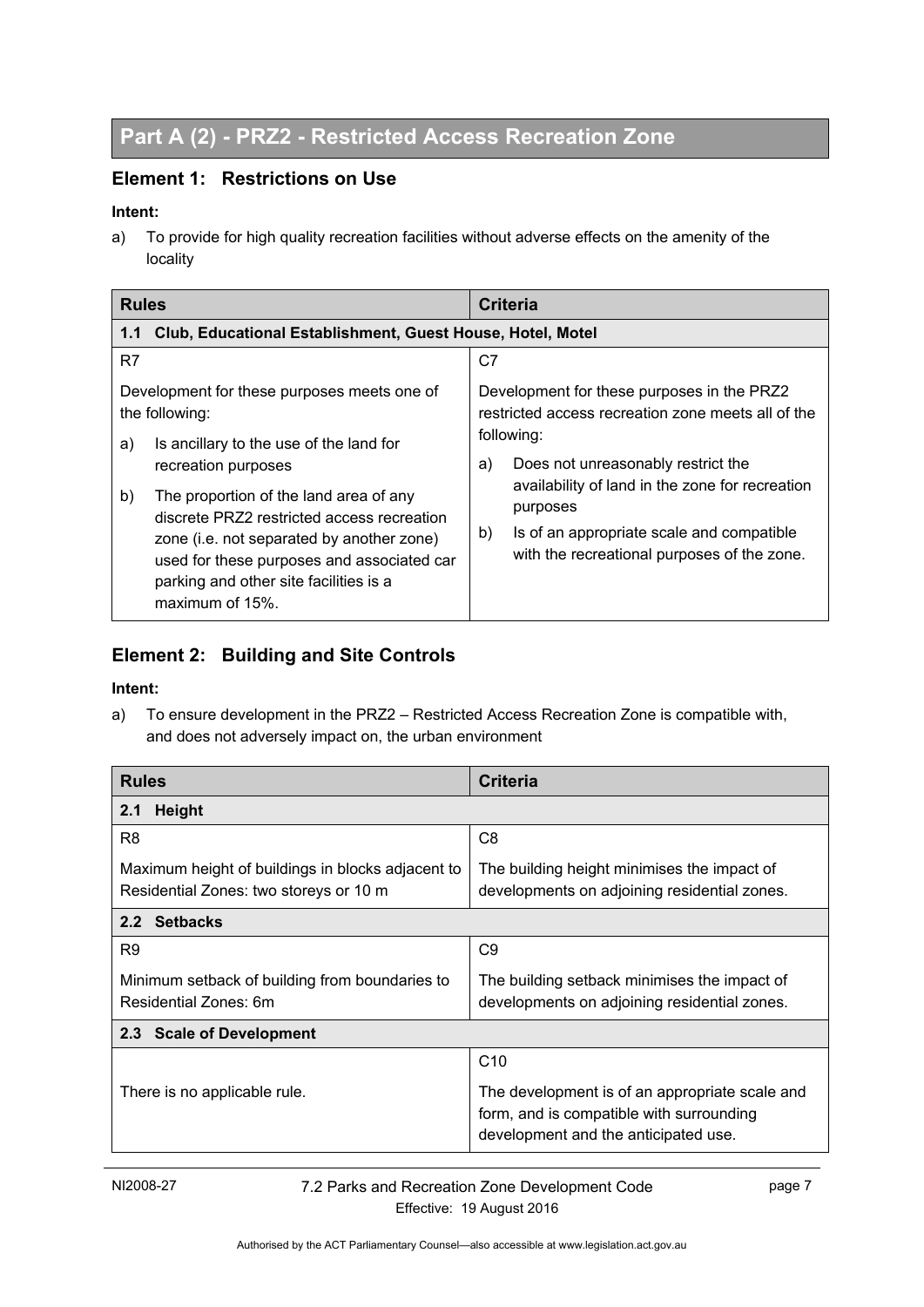# **Part B – General Development Controls**

Part B provides the general development controls applicable to the Urban Parks and Recreation Zones (PRZ1 – Urban Open Space and PRZ2 – Restricted Access Recreation Zones)

#### **Element 1: Restrictions on Use**

#### **Intent:**

- a) To provide for high quality recreation facilities without adverse effects on the amenity of the locality
- b) To ensure development is consistent with the approved Plan of Management

<span id="page-11-0"></span>

| <b>Rules</b>                             | <b>Criteria</b>                                                                                                                                                                                                                 |  |
|------------------------------------------|---------------------------------------------------------------------------------------------------------------------------------------------------------------------------------------------------------------------------------|--|
| 1.1 Location Requirements                |                                                                                                                                                                                                                                 |  |
|                                          | C <sub>11</sub>                                                                                                                                                                                                                 |  |
| There is no applicable rule.             | The development meets the requirements of the<br>Community and Recreation Facilities Location<br>General Code.                                                                                                                  |  |
| 1.2 Plans of Management                  |                                                                                                                                                                                                                                 |  |
|                                          | C <sub>12</sub>                                                                                                                                                                                                                 |  |
| There is no applicable rule.             | Where relevant, the proposed development is<br>consistent with the approved Plan of<br>Management.                                                                                                                              |  |
| 1.3<br><b>Major Utility Installation</b> |                                                                                                                                                                                                                                 |  |
|                                          | C <sub>12</sub> A                                                                                                                                                                                                               |  |
| There is no applicable rule.             | The development of land for a MAJOR UTILITY<br>INSTALLATION can be integrated with the<br>recreational use of the land and does not result in<br>the exclusion of the land from its use for<br>recreational enjoyment purposes. |  |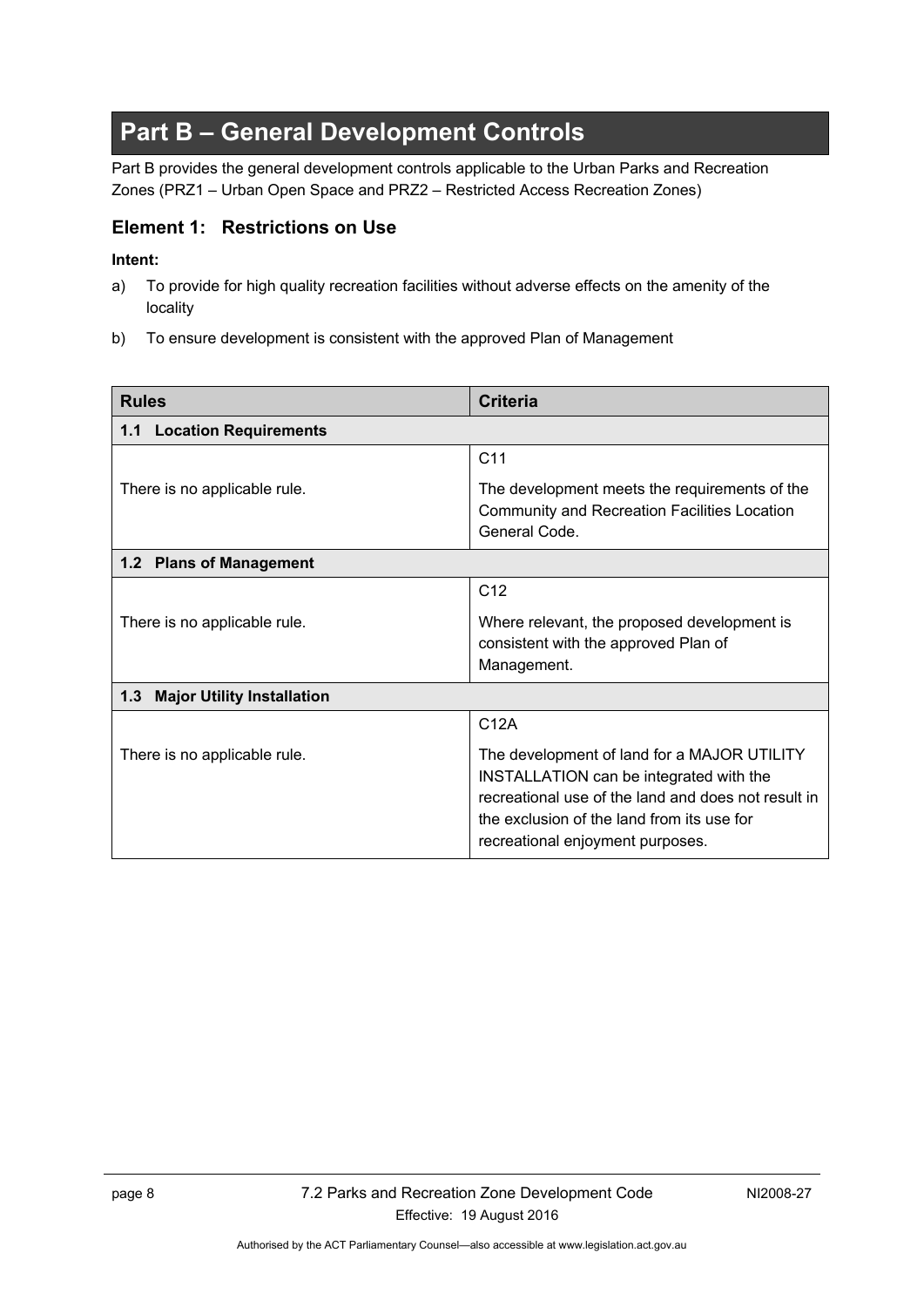# <span id="page-12-0"></span>**Element 2: Building and Site Controls**

#### **Intent:**

<span id="page-12-1"></span>a) To ensure development is compatible with, and does not adversely impact on, the urban environment

<span id="page-12-4"></span><span id="page-12-3"></span><span id="page-12-2"></span>

| <b>Rules</b>                         |                                                                                                                                                                                                                                                     | <b>Criteria</b>                                                                                                                                                                                    |
|--------------------------------------|-----------------------------------------------------------------------------------------------------------------------------------------------------------------------------------------------------------------------------------------------------|----------------------------------------------------------------------------------------------------------------------------------------------------------------------------------------------------|
| 2.1                                  | <b>Subdivision</b>                                                                                                                                                                                                                                  |                                                                                                                                                                                                    |
| R <sub>13</sub>                      |                                                                                                                                                                                                                                                     |                                                                                                                                                                                                    |
| Subdivision is only permitted where: |                                                                                                                                                                                                                                                     | This is a mandatory requirement. There is no                                                                                                                                                       |
| a)                                   | it is part of a development application for<br>another assessable development                                                                                                                                                                       | applicable criterion.                                                                                                                                                                              |
| b)                                   | it is demonstrated that any residual block<br>can accommodate another assessable<br>development designed in accordance with<br>the relevant section of this Code.                                                                                   |                                                                                                                                                                                                    |
|                                      | 2.2 Demolition                                                                                                                                                                                                                                      |                                                                                                                                                                                                    |
| R <sub>14</sub>                      |                                                                                                                                                                                                                                                     | C <sub>14</sub>                                                                                                                                                                                    |
|                                      | In accordance with section 148 of the Planning<br>and Development Act 2007, the application is<br>accompanied by a Statement of Endorsement<br>from utility providers (including Water, Sewerage,<br>Stormwater, Electricity and Gas) stating that: | If a Statement of Endorsement is not provided the<br>application will be referred to relevant utility<br>provider in accordance with the requirements of<br>the Planning and Development Act 2007. |
| a)                                   | All network infrastructure on or immediately<br>adjacent the site has been identified on the<br>plan                                                                                                                                                |                                                                                                                                                                                                    |
| b)                                   | All potentially hazardous substances and<br>conditions (associated with or resulting from<br>the demolition process) that may constitute<br>a risk to utility services have been identified                                                         |                                                                                                                                                                                                    |
| C)                                   | All required network disconnections have<br>been identified and the disconnection works<br>comply with utility requirements                                                                                                                         |                                                                                                                                                                                                    |
| d)                                   | All works associated with the demolition<br>comply with and are in accordance with<br>utility asset access and protection<br>requirements.                                                                                                          |                                                                                                                                                                                                    |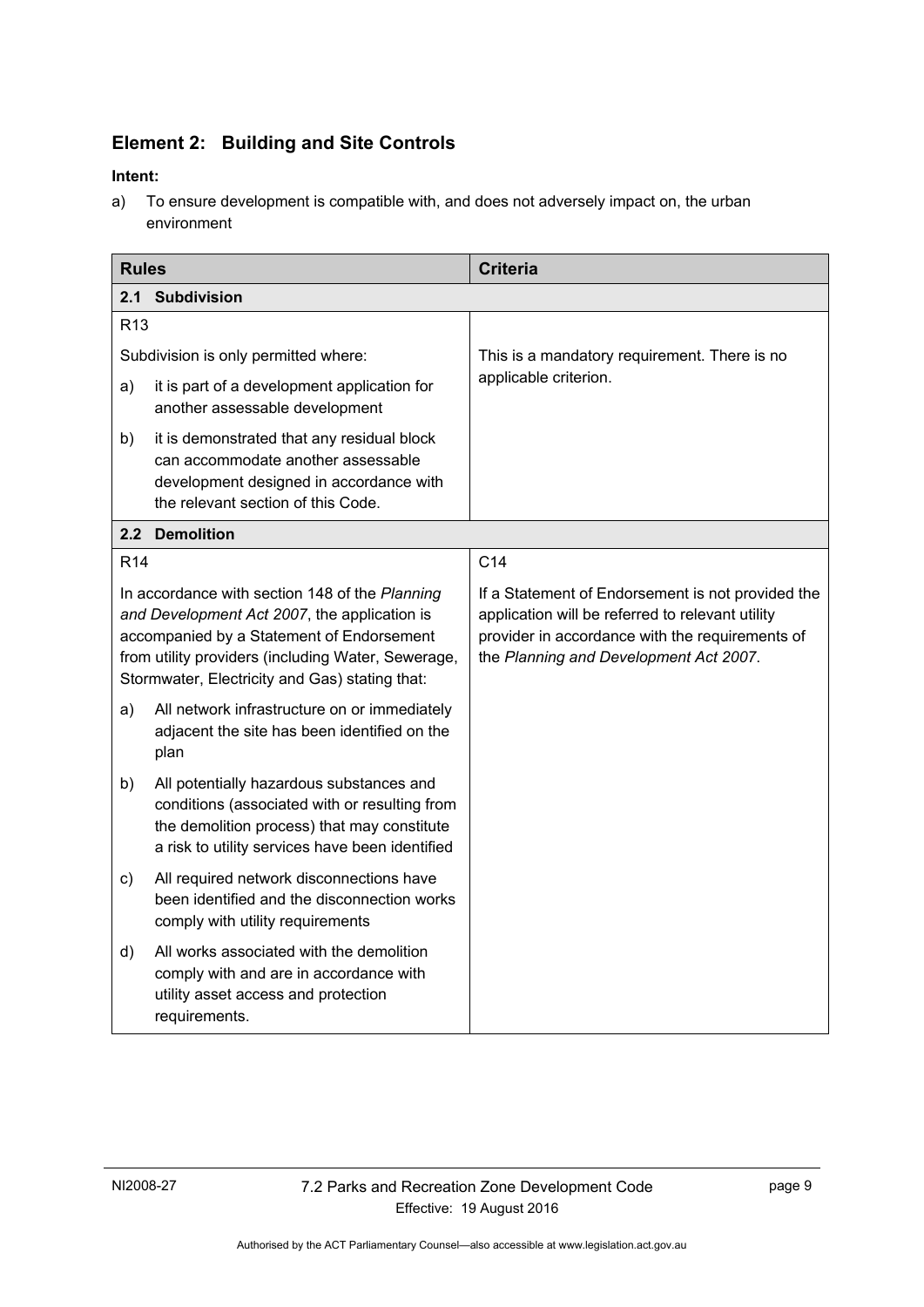<span id="page-13-2"></span><span id="page-13-1"></span><span id="page-13-0"></span>

| <b>Rules</b>                                     | <b>Criteria</b>                                                                                                                                                                                                                                                                                                                                                                                                                                                                                                                      |
|--------------------------------------------------|--------------------------------------------------------------------------------------------------------------------------------------------------------------------------------------------------------------------------------------------------------------------------------------------------------------------------------------------------------------------------------------------------------------------------------------------------------------------------------------------------------------------------------------|
| <b>National Capital Plan</b><br>2.3 <sub>2</sub> |                                                                                                                                                                                                                                                                                                                                                                                                                                                                                                                                      |
|                                                  | C <sub>15</sub>                                                                                                                                                                                                                                                                                                                                                                                                                                                                                                                      |
| There is no applicable rule.                     | Where a development is subject to Special<br>Requirements under the National Capital Plan, or<br>any relevant Development Control Plan prepared<br>under the National Capital Plan, the development<br>is not inconsistent with the Special Requirements<br>or Development Control Plan. Where any<br>provision of this code is inconsistent with Special<br>Requirements under the National Capital Plan, or<br>any relevant Development Control Plan prepared<br>under the National Capital Plan, that provision<br>has no effect. |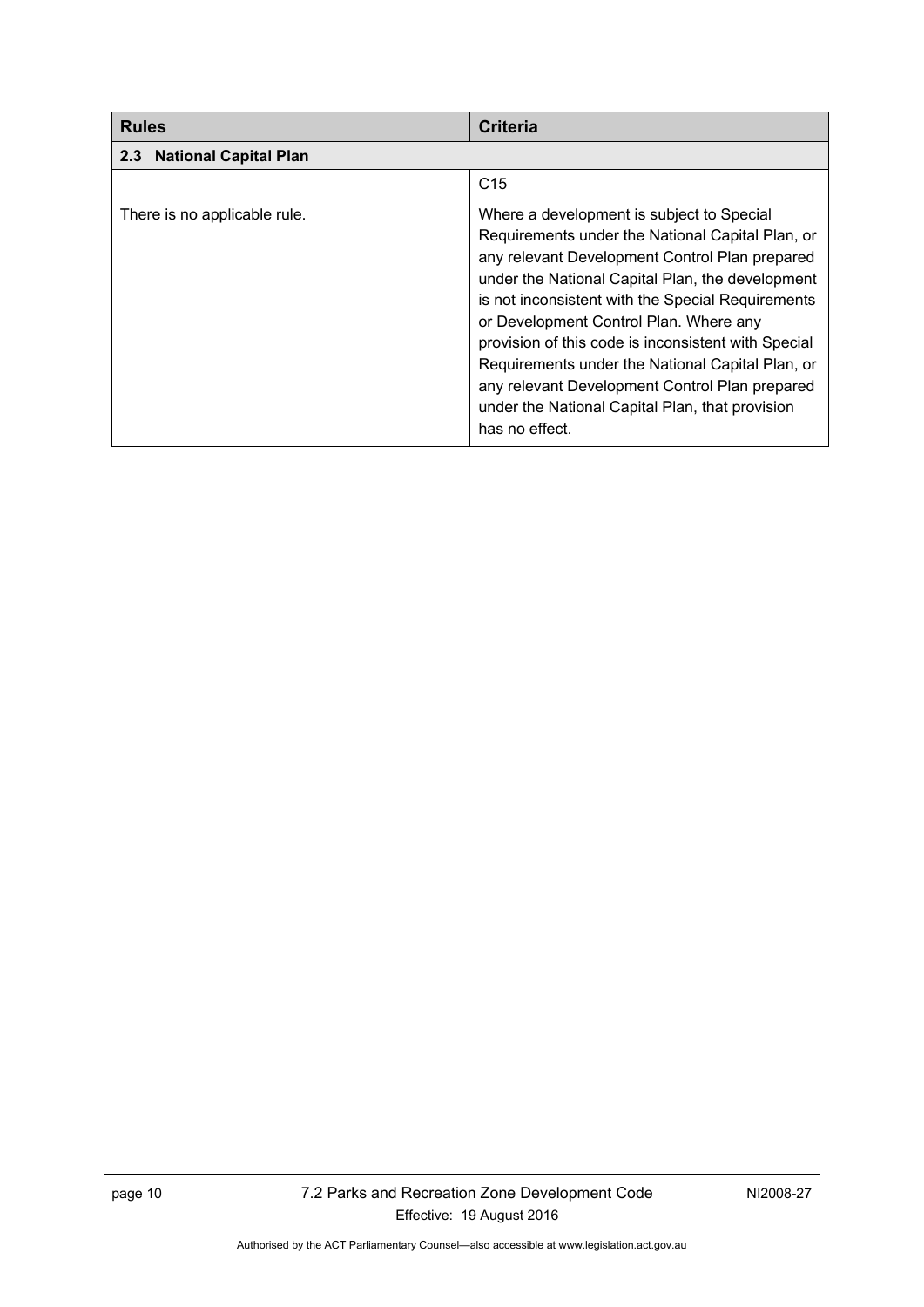## **Element 3: Built Form**

#### <span id="page-14-0"></span>**Intent:**

a) To provide for buildings that promote a safe and attractive urban environment

*Note*: Under the *Building Act 2004* buildings need to meet the requirements of the Building Code of Australia. For certain classes of buildings, this will include prescribed energy requirements.

| <b>Rules</b>                                      | <b>Criteria</b>                                                                                                                                                                                                                   |  |
|---------------------------------------------------|-----------------------------------------------------------------------------------------------------------------------------------------------------------------------------------------------------------------------------------|--|
| <b>Materials and Finish</b><br>3.1                |                                                                                                                                                                                                                                   |  |
|                                                   | C16                                                                                                                                                                                                                               |  |
| There is no applicable rule.                      | Where the development exposes a blank façade<br>of an adjoining building, a visually interesting<br>architectural treatment is applied to that wall such<br>as through the use of colour, articulation,<br>materials and shadows. |  |
|                                                   | C <sub>17</sub>                                                                                                                                                                                                                   |  |
| There is no applicable rule.                      | The development uses high quality materials that<br>are not incompatible with the character of existing<br>adjacent development and the desired<br>architectural character of the area.                                           |  |
| Interface<br>3.2                                  |                                                                                                                                                                                                                                   |  |
|                                                   | C <sub>18</sub>                                                                                                                                                                                                                   |  |
| There is no applicable rule.                      | Where appropriate, compatible uses of any<br>existing buildings are integrated with new<br>development and provide physical connections<br>and linkages between buildings, and between<br>buildings and public spaces.            |  |
|                                                   | C <sub>19</sub>                                                                                                                                                                                                                   |  |
| There is no applicable rule.                      | Elements of the development that present to, or<br>are visible from, the street, promote an attractive<br>and appropriate streetscape.                                                                                            |  |
| 3.3 Crime Prevention Through Environmental Design |                                                                                                                                                                                                                                   |  |
|                                                   | C <sub>20</sub>                                                                                                                                                                                                                   |  |
| There is no applicable rule.                      | The development meets the requirements of the<br>Crime Prevention Through Environmental Design<br>General Code.                                                                                                                   |  |
| 3.4 Access and Mobility                           |                                                                                                                                                                                                                                   |  |
|                                                   | C <sub>21</sub>                                                                                                                                                                                                                   |  |
| There is no applicable rule.                      | The development meets the requirements of the<br>Access and Mobility General Code.                                                                                                                                                |  |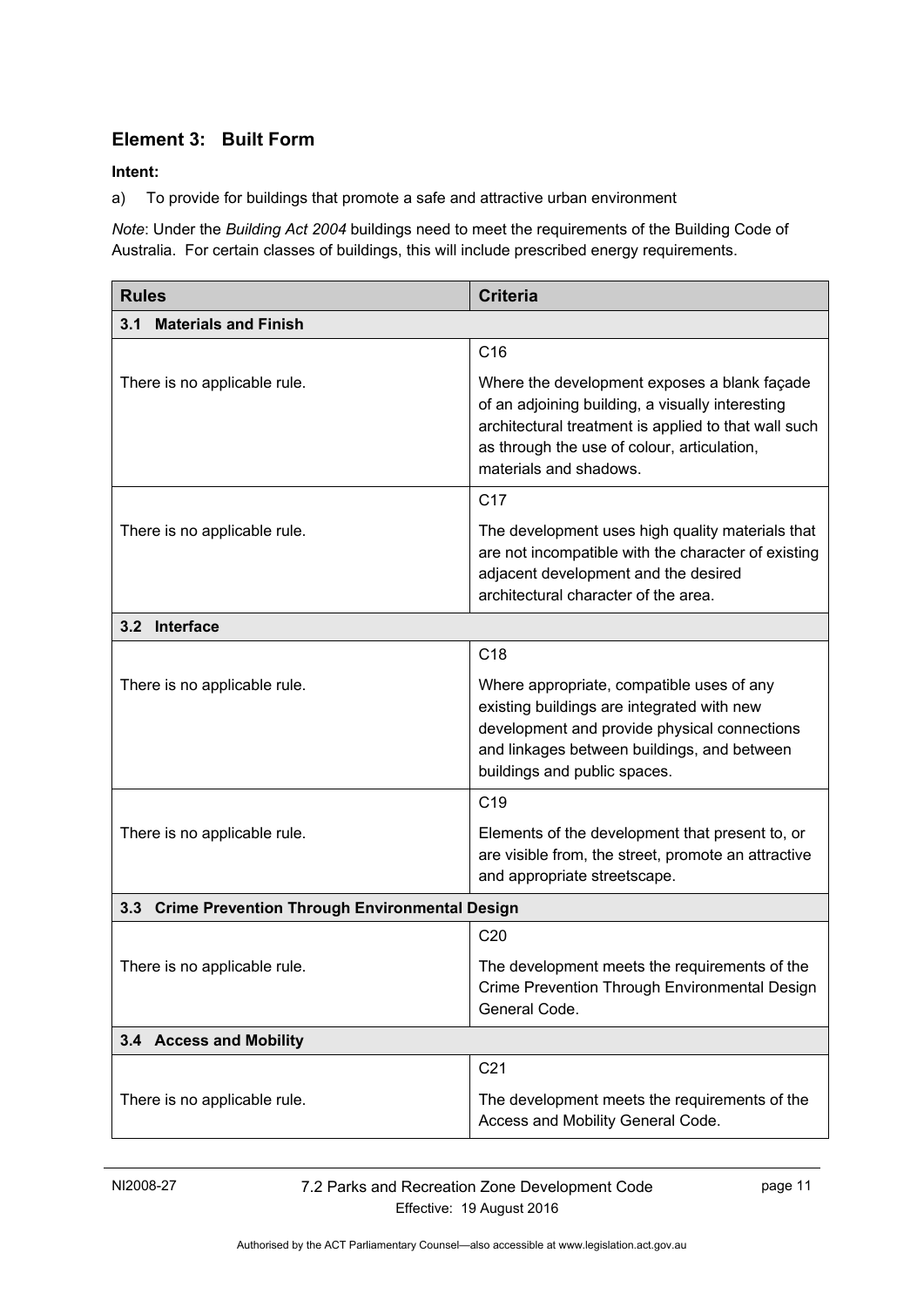<span id="page-15-0"></span>

| <b>Rules</b>                                                      | <b>Criteria</b>                                                                                                           |
|-------------------------------------------------------------------|---------------------------------------------------------------------------------------------------------------------------|
| 3.5 Location Requirements for Community and Recreation Facilities |                                                                                                                           |
|                                                                   | C <sub>21A</sub>                                                                                                          |
| There is no applicable rule.                                      | The development meets the requirements of the<br>Community and Recreation Facilities Location<br>Guidelines General Code. |

#### <span id="page-15-1"></span>**Element 4: Parking and Site Access**

#### **Intent:**

- a) To encourage design of access and parking as part of the overall design of the development
- b) To provide for safe, convenient access to meet the needs of all users and visitors

<span id="page-15-3"></span><span id="page-15-2"></span>

| <b>Rules</b>                     | <b>Criteria</b>                                                                                                   |
|----------------------------------|-------------------------------------------------------------------------------------------------------------------|
| <b>Traffic Generation</b><br>4.1 |                                                                                                                   |
|                                  | C <sub>22</sub>                                                                                                   |
| There is no applicable rule.     | The existing road network can accommodate the<br>amount of traffic likely to be generated by the<br>development.  |
| 4.2 Vehicle Access and Parking   |                                                                                                                   |
|                                  | C <sub>23</sub>                                                                                                   |
| There is no applicable rule.     | Vehicle Access and parking complies with the<br>requirements of the Parking and Vehicular<br>Access General Code. |
| 4.3<br><b>Bicycle Parking</b>    |                                                                                                                   |
|                                  | C <sub>24</sub>                                                                                                   |
| There is no applicable rule.     | Bicycle Parking complies with the requirements of<br>the Bicycle Parking General Code.                            |
| 4.4 Pedestrian Movement          |                                                                                                                   |
|                                  | C <sub>25</sub>                                                                                                   |
| There is no applicable rule.     | Safe and convenient movement of public<br>transport passengers, pedestrians and cyclists is<br>provided.          |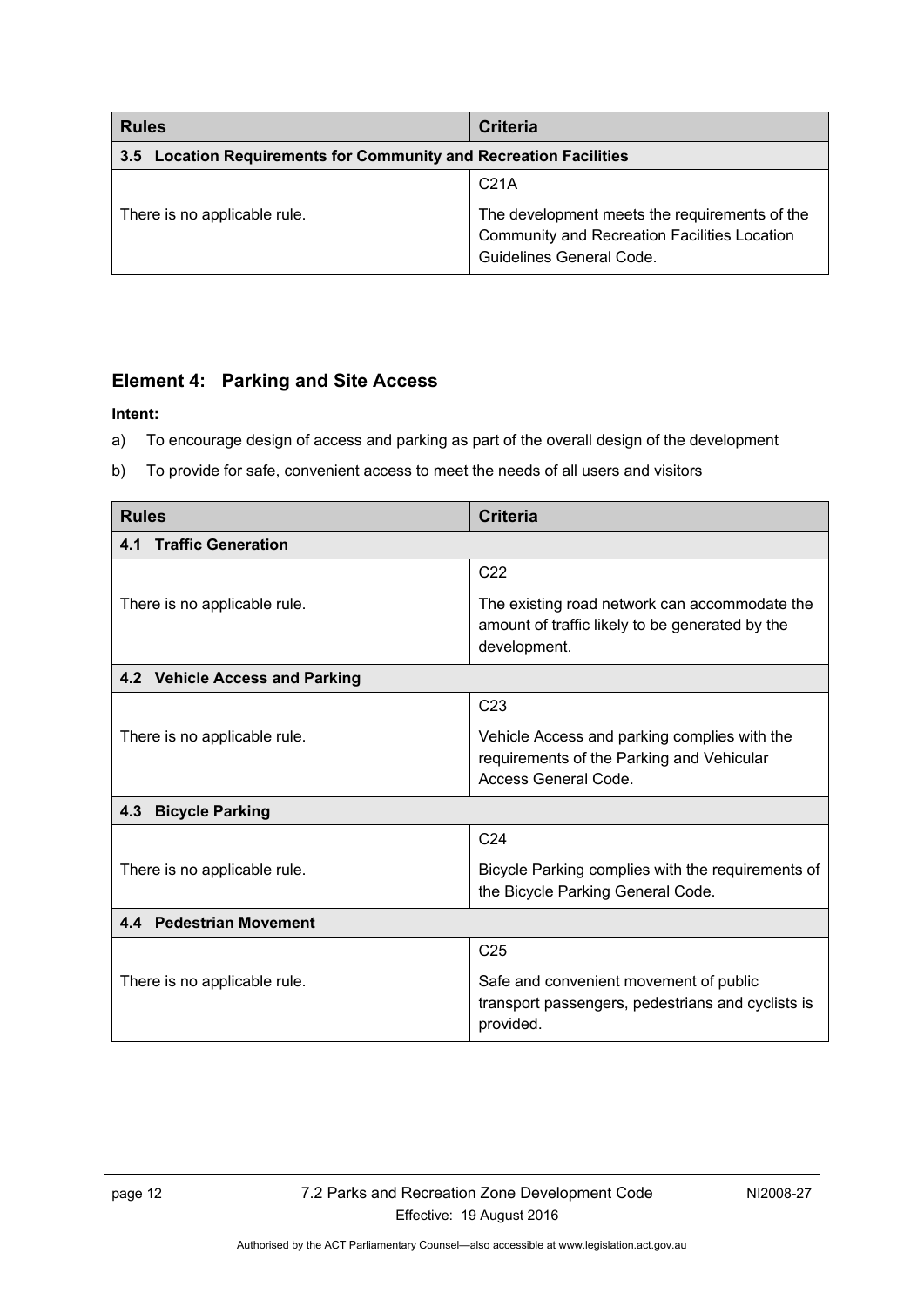# <span id="page-16-1"></span>**Element 5: Amenity**

**Intent:** 

- a) To ensure visual and acoustic privacy of users, within and adjacent to the proposed development
- b) To ensure a safe and attractive urban environment is maintained

<span id="page-16-5"></span><span id="page-16-4"></span><span id="page-16-3"></span><span id="page-16-2"></span><span id="page-16-0"></span>

| <b>Rules</b>                                                                                                                                                                             | <b>Criteria</b>                                                                                                                        |
|------------------------------------------------------------------------------------------------------------------------------------------------------------------------------------------|----------------------------------------------------------------------------------------------------------------------------------------|
| 5.2 Lighting                                                                                                                                                                             |                                                                                                                                        |
| <b>R27</b>                                                                                                                                                                               | C <sub>27</sub>                                                                                                                        |
| External lighting is provided to building frontages,<br>all pathways, roads, laneways and car parking<br>areas in accordance with Australian Standard<br>AS1158.3.1 Pedestrian Lighting. | External lighting is provided in accordance with<br>the Crime Prevention Through Environmental<br>Design General Code                  |
| <b>R28</b>                                                                                                                                                                               | C <sub>28</sub>                                                                                                                        |
| All external lighting provided is in accordance<br>with AS 4282 Control of the Obtrusive Effects of<br>Outdoor Lighting.                                                                 | All outdoor lighting, including security and car<br>park lighting, is designed and sited to minimise<br>light spill.                   |
| <b>Signs</b><br>5.3                                                                                                                                                                      |                                                                                                                                        |
|                                                                                                                                                                                          | C <sub>29</sub>                                                                                                                        |
| There is no applicable rule.                                                                                                                                                             | Signs comply with the Signs General Code.                                                                                              |
| <b>Neighbourhood Plan</b><br>5.4                                                                                                                                                         |                                                                                                                                        |
|                                                                                                                                                                                          | C <sub>30</sub>                                                                                                                        |
| There is no applicable rule.                                                                                                                                                             | Where a Neighbourhood Plan exists,<br>development demonstrates a response to the key<br>strategies of the relevant Neighbourhood Plan. |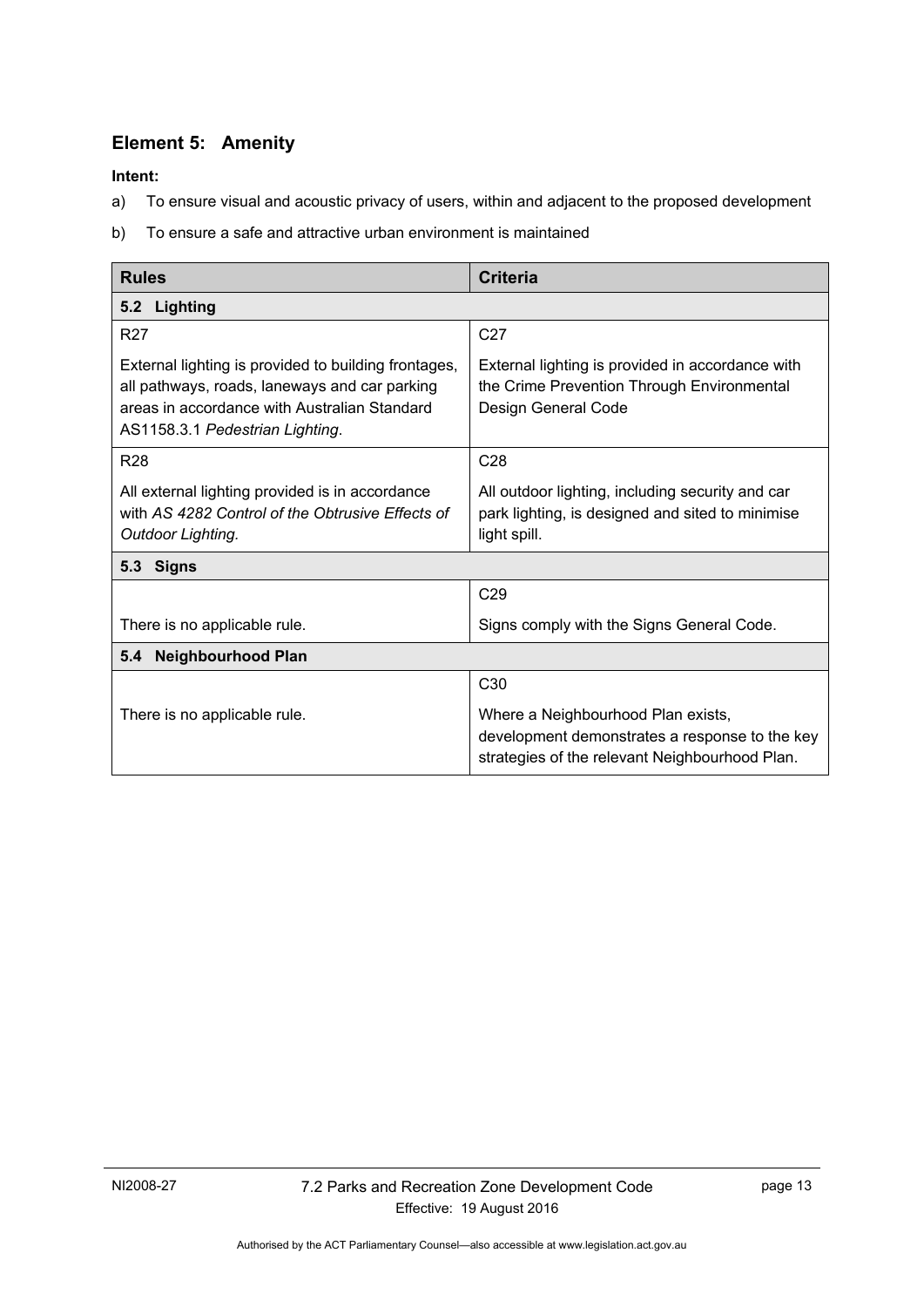# **Element 6: Environment**

#### **Intent:**

a) To provide for ecologically sustainable development that does not have adverse impacts on the surrounding environment

<span id="page-17-0"></span>

| <b>Rules</b>                                      | <b>Criteria</b>                                                                                                                                                                                                              |
|---------------------------------------------------|------------------------------------------------------------------------------------------------------------------------------------------------------------------------------------------------------------------------------|
| <b>Assessment of Environmental Effects</b><br>6.1 |                                                                                                                                                                                                                              |
|                                                   | C <sub>31</sub>                                                                                                                                                                                                              |
| There is no applicable rule.                      | The development application is accompanied by<br>an Assessment of Environmental Effects that<br>addresses the following:                                                                                                     |
|                                                   | provision for tree planting and appropriate<br>a)<br>landscape treatment                                                                                                                                                     |
|                                                   | impacts on the character and appearance of<br>b)<br>any building, area of architectural, historic,<br>aesthetic or scientific interest, or otherwise<br>of special cultural or heritage value                                |
|                                                   | impacts on public health and safety,<br>C)<br>including crime prevention                                                                                                                                                     |
|                                                   | the amount of traffic likely to be generated<br>d)<br>and its impact on the movement of traffic on<br>the road system                                                                                                        |
|                                                   | whether public transport services are<br>e)<br>necessary and, if so, whether they are<br>available and adequate                                                                                                              |
|                                                   | f)<br>impacts on the likely accessibility to facilities<br>and services for users and consumers                                                                                                                              |
|                                                   | any significant short or long-term effect that<br>g)<br>the relevant authority considers the use or<br>development may have on the environment,<br>including social and economic effects and<br>potential cumulative effects |
|                                                   | impacts on the watercourses and drainage<br>n)<br>characteristics of the area, including water<br>quality                                                                                                                    |
|                                                   | impacts on the amenity of surrounding land<br>i)<br>uses, including impacts on air quality, noise,<br>overshadowing, privacy, and the level of<br>wind turbulance generated.                                                 |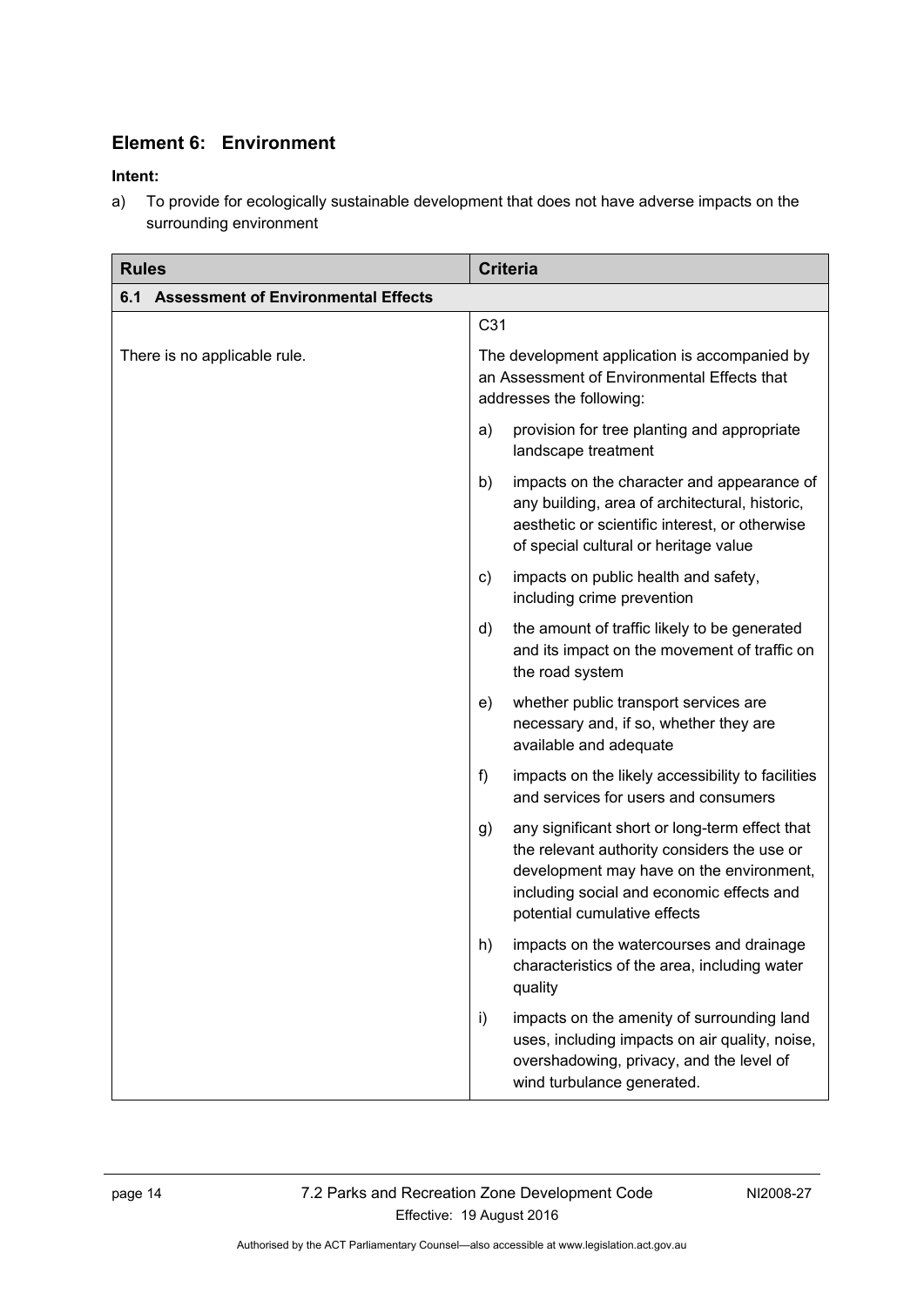<span id="page-18-3"></span><span id="page-18-2"></span><span id="page-18-1"></span><span id="page-18-0"></span>

| <b>Rules</b>                                                                                                                                                                                                                                                                                                                                                                                                               | <b>Criteria</b>                                                                                                                                                                                                                                                               |
|----------------------------------------------------------------------------------------------------------------------------------------------------------------------------------------------------------------------------------------------------------------------------------------------------------------------------------------------------------------------------------------------------------------------------|-------------------------------------------------------------------------------------------------------------------------------------------------------------------------------------------------------------------------------------------------------------------------------|
| 6.2 Water Sensitive Urban Design - Mains Water Consumption<br>Note: Refer to the Water Ways: Water Sensitive Urban Design General Code for more information on Water Sensitive Urban<br>Design                                                                                                                                                                                                                             |                                                                                                                                                                                                                                                                               |
| R32                                                                                                                                                                                                                                                                                                                                                                                                                        | C32                                                                                                                                                                                                                                                                           |
| Evidence is provided that shows the development<br>achieves a minimum 40% reduction in mains<br>water consumption compared to an equivalent<br>development constructed in 2003 using the<br>ACTPLA on-line assessment tool or another tool<br>as included in the Water Ways: Water Sensitive<br>Urban Design General Code. The 40% target is<br>met without any reliance on landscaping<br>measures to reduce consumption. | This is a mandatory requirement. There is no<br>applicable criterion.                                                                                                                                                                                                         |
| This requirement does not apply for extensions<br>with an increase in the combined roof area,<br>driveway, car manoeuvring areas and car parking<br>areas of less than 25% of the original area.                                                                                                                                                                                                                           |                                                                                                                                                                                                                                                                               |
| 6.3 Water Sensitive Urban Design - Stormwater Quality<br>Note: Refer to the Water Ways: Water Sensitive Urban Design General Code for more information on Water Sensitive Urban<br>Design                                                                                                                                                                                                                                  |                                                                                                                                                                                                                                                                               |
| R33                                                                                                                                                                                                                                                                                                                                                                                                                        | C33                                                                                                                                                                                                                                                                           |
| All sites of size greater than $2,000m^2$ need to<br>provide evidence of stormwater storage greater<br>than or equal to the volume of 1.4kL per 100 $m2$ of<br>impervious area and release over a period of 1 to<br>3 days. 50% of the volume of rainwater tanks with<br>a toilet connection may be regarded as<br>contributing towards this requirement.                                                                  | Evidence is provided that demonstrates that for<br>all sites of size greater than $2,000\text{m}^2$ , a reduction<br>of 1-in-3 month stormwater peak run off flow to<br>pre-development levels with release of captured<br>flow over a period of 1 to 3 days can be achieved. |
| This requirement does not apply for extensions<br>with an increase in the combined roof area,<br>driveway, car manoeuvring areas and car parking<br>areas of less than 25% of the original area.                                                                                                                                                                                                                           | This requirement does not apply for extensions<br>with an increase in the combined roof area,<br>driveway, car manoeuvring areas and car parking<br>areas of less than 25% of the original area.                                                                              |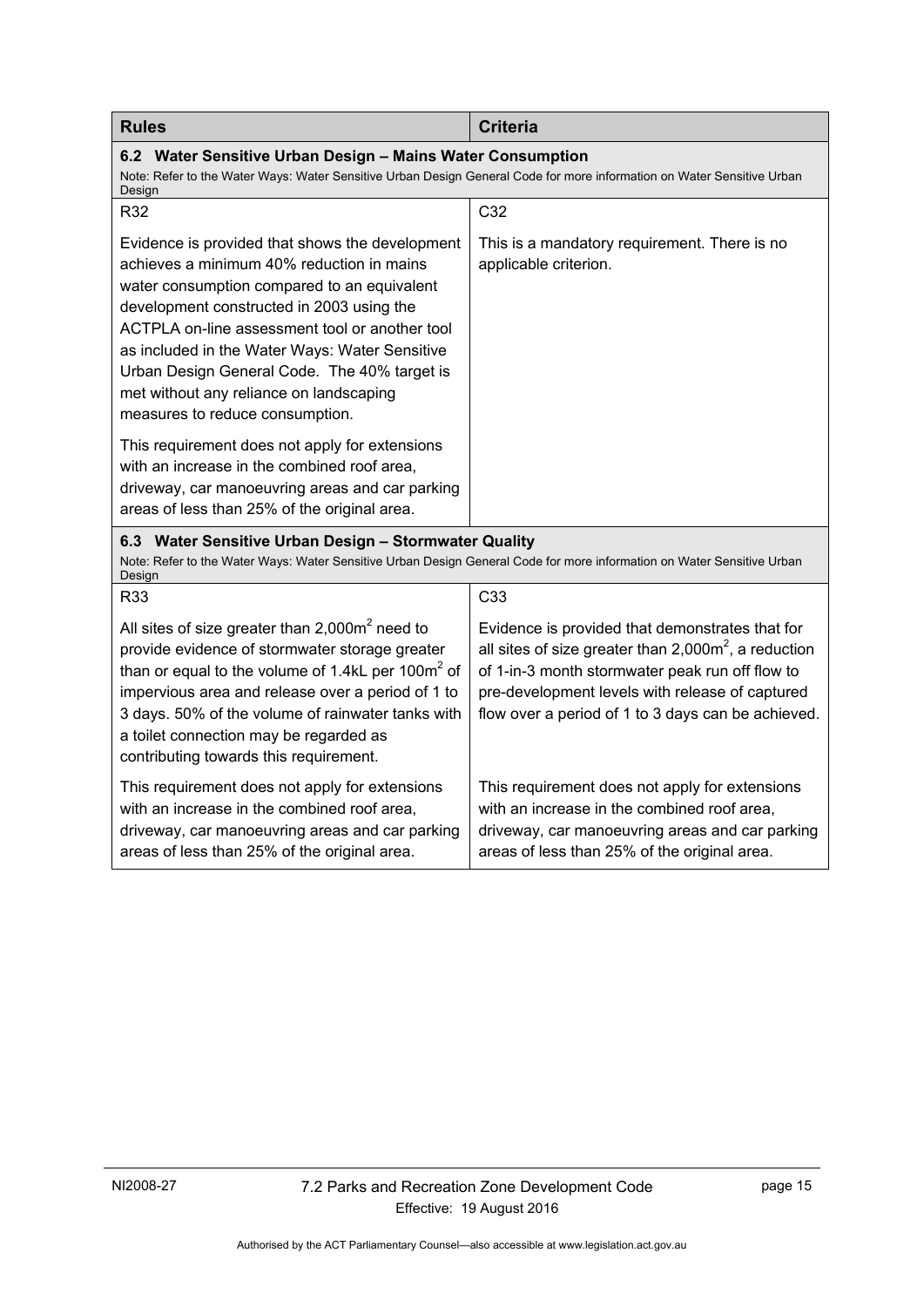<span id="page-19-1"></span><span id="page-19-0"></span>

| <b>Rules</b>                                                                                                                                                                                                                                                 | <b>Criteria</b>                                                                                                                                                                                                                                                            |
|--------------------------------------------------------------------------------------------------------------------------------------------------------------------------------------------------------------------------------------------------------------|----------------------------------------------------------------------------------------------------------------------------------------------------------------------------------------------------------------------------------------------------------------------------|
| R34                                                                                                                                                                                                                                                          | C34                                                                                                                                                                                                                                                                        |
| Sites of size greater than $5,000m^2$ need to<br>provide evidence showing a reduction in average<br>annual stormwater pollutant export load of:                                                                                                              | Sites of size greater than $5,000m^2$ need to<br>provide evidence showing a reduction in average<br>annual stormwater pollutant export load of:                                                                                                                            |
| suspended solids by 60%<br>a)                                                                                                                                                                                                                                | suspended solids by 60%<br>a)                                                                                                                                                                                                                                              |
| total phosphorous by 45%<br>b)                                                                                                                                                                                                                               | total phosphorous by 45%<br>b)                                                                                                                                                                                                                                             |
| total nitrogen by 40%<br>c)                                                                                                                                                                                                                                  | total nitrogen by 40%<br>c)                                                                                                                                                                                                                                                |
| compared to an urban catchment with no water<br>quality management controls, using the MUSIC<br>model to demonstrate compliance.                                                                                                                             | compared to an urban catchment with no water<br>quality management controls, using any other<br>method.                                                                                                                                                                    |
| This requirement does not apply for extensions<br>with an increase in the combined roof area,<br>driveway, car manoeuvring areas and car parking<br>areas of less than 25% of the original area.                                                             | This requirement does not apply for extensions<br>with an increase in the combined roof area,<br>driveway, car manoeuvring areas and car parking<br>areas of less than 25% of the original area.                                                                           |
| 6.4 Water Sensitive Urban Design - Stormwater Quantity<br>Note: Refer to the Water Ways: Water Sensitive Urban Design General Code for more information on Water Sensitive Urban<br>Design                                                                   |                                                                                                                                                                                                                                                                            |
| R35                                                                                                                                                                                                                                                          | C <sub>35</sub>                                                                                                                                                                                                                                                            |
| All sites of size greater than $2,000m^2$ and subject<br>to redevelopment need to ensure that the<br>capacity of the existing pipe (minor) stormwater                                                                                                        | Evidence is provided by a suitably qualified<br>person that shows that for all sites of size greater<br>than $2,000m^2$ and subject to redevelopment                                                                                                                       |
| connection to the site is not exceeded in the 1-in-                                                                                                                                                                                                          | <b>EITHER</b>                                                                                                                                                                                                                                                              |
| 10 year storm event.<br>All sites of size greater than $2,000m^2$ and subject<br>to redevelopment need to ensure that the<br>capacity of the existing overland (major)<br>stormwater system to the site is not exceeded in<br>the 1-in-100 year storm event. | a reduction of 1-in-5 year and 1-in-100 year<br>stormwater peak run off flow to pre-development<br>levels. See WaterWays General Code for more<br>detail.<br><b>OR</b>                                                                                                     |
|                                                                                                                                                                                                                                                              | That the capacity of the downstream piped<br>stormwater system to its outlet with an open<br>channel is not exceeded in the 1-in-10 year storm<br>event.                                                                                                                   |
| For estate and multiple block developments<br>larger than 5000 $m^2$ , retardation of stormwater to<br>meet the above requirements are to be met at the<br>estate scale rather than by measures on<br>individual blocks.                                     | For estate and multiple block developments<br>larger than 5000 $m^2$ , retardation of stormwater to<br>meet the above requirements are to be met at the<br>estate scale unless it can be demonstrated that<br>this is less feasible than measures on individual<br>blocks. |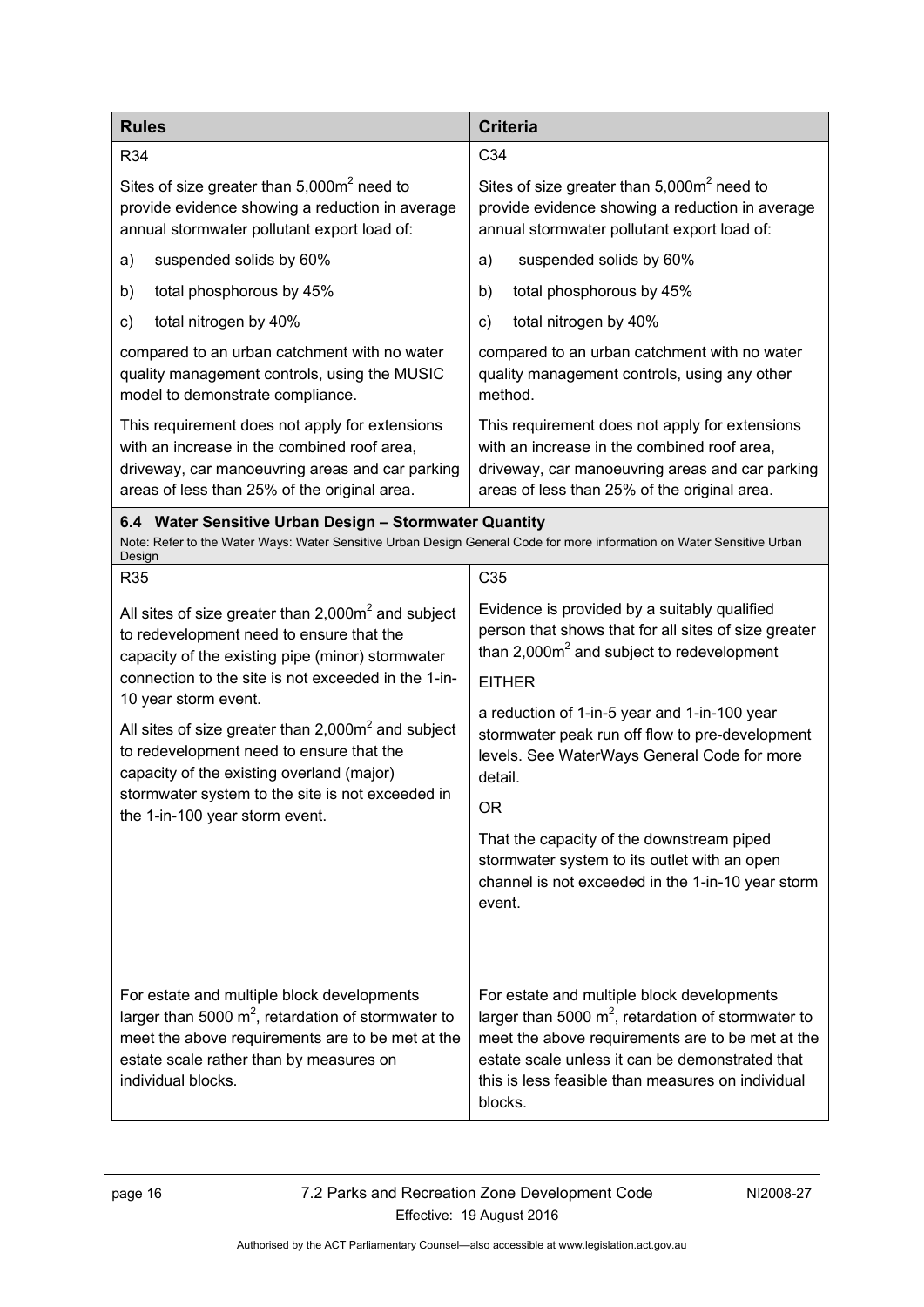| <b>Rules</b>                                                                                                                                                                                                                                                                                                                                                                                          | <b>Criteria</b>                                                                                                                                                                                                            |
|-------------------------------------------------------------------------------------------------------------------------------------------------------------------------------------------------------------------------------------------------------------------------------------------------------------------------------------------------------------------------------------------------------|----------------------------------------------------------------------------------------------------------------------------------------------------------------------------------------------------------------------------|
| 6.5<br>Heritage                                                                                                                                                                                                                                                                                                                                                                                       |                                                                                                                                                                                                                            |
| R36                                                                                                                                                                                                                                                                                                                                                                                                   | C <sub>36</sub>                                                                                                                                                                                                            |
| In accordance with section 148 of the Planning<br>and Development Act 2007, applications for<br>development on land or buildings subject to<br>interim or full heritage registration are to be<br>accompanied by advice from the Heritage<br>Council stating that the development meets the<br>requirements of the Heritage Act 2004.                                                                 | If advice from the Heritage Council is required,<br>but not provided, then the application will be<br>referred to the Heritage Council in accordance<br>with the requirements of the Planning and<br>Development Act 2007. |
| 6.6<br>Contamination                                                                                                                                                                                                                                                                                                                                                                                  |                                                                                                                                                                                                                            |
| R37                                                                                                                                                                                                                                                                                                                                                                                                   | C37                                                                                                                                                                                                                        |
| A statement is provided that the potential for land<br>contamination has been assessed in accordance<br>with the ACT Government Strategic Plan -<br>Contaminated Sites Management 1995 and the<br><b>ACT Environment Protection Authority</b><br><b>Contaminated Sites Environmental Protection</b><br>Policy 2000, and it is demonstrated that the land<br>is suitable for the proposed development. | If a statement that the site has been assessed is<br>not provided, the application will be referred to<br>the relevant agency in accordance with the<br>requirements of the Planning and Development<br>Act 2007.          |
| 6.7 Trees                                                                                                                                                                                                                                                                                                                                                                                             |                                                                                                                                                                                                                            |
| <b>R38</b>                                                                                                                                                                                                                                                                                                                                                                                            |                                                                                                                                                                                                                            |
| This rule applies to a development that has one<br>or more of the following characteristics:                                                                                                                                                                                                                                                                                                          | This is a mandatory requirement. There is no<br>applicable criterion.                                                                                                                                                      |
| requires groundwork within the tree<br>a)<br>protection zone of a protected tree                                                                                                                                                                                                                                                                                                                      |                                                                                                                                                                                                                            |
| is likely to cause damage to or removal of<br>b)<br>any protected trees                                                                                                                                                                                                                                                                                                                               |                                                                                                                                                                                                                            |
| The authority shall refer the development<br>application to the Conservator of Flora and<br>Fauna.                                                                                                                                                                                                                                                                                                    |                                                                                                                                                                                                                            |
| Notes:                                                                                                                                                                                                                                                                                                                                                                                                |                                                                                                                                                                                                                            |
| Under the Planning and Development Regulation 2008 a<br>1.<br>development application for a declared site under the<br>Tree Protection Act 2005, must be referred to the<br>Conservator of Flora and Fauna.                                                                                                                                                                                           |                                                                                                                                                                                                                            |
| 2. The authority will consider any advice from the<br>Conservator of Flora and Fauna before determining the<br>application in accordance with the Planning and<br>Development Act 2007.                                                                                                                                                                                                               |                                                                                                                                                                                                                            |
| Protected tree and declared site are defined under the<br>3.<br>Tree Protection Act 2005.                                                                                                                                                                                                                                                                                                             |                                                                                                                                                                                                                            |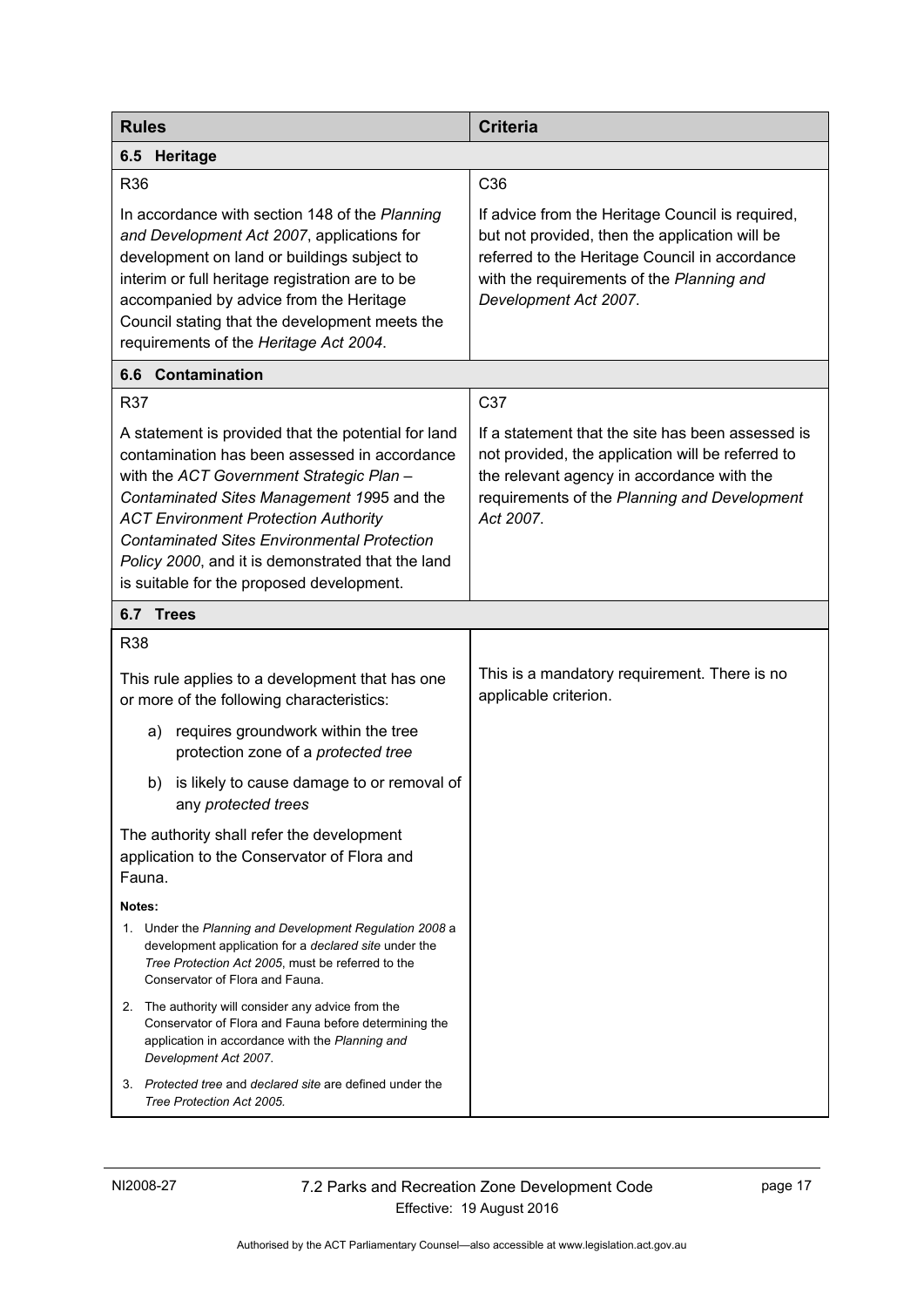<span id="page-21-1"></span><span id="page-21-0"></span>

| <b>Rules</b>                                                                                                                                                                                                                                                                                                                                                 | <b>Criteria</b>                                                                                                                                                                                                    |  |
|--------------------------------------------------------------------------------------------------------------------------------------------------------------------------------------------------------------------------------------------------------------------------------------------------------------------------------------------------------------|--------------------------------------------------------------------------------------------------------------------------------------------------------------------------------------------------------------------|--|
| <b>Erosion and Sediment Control</b><br>6.8                                                                                                                                                                                                                                                                                                                   |                                                                                                                                                                                                                    |  |
| R39                                                                                                                                                                                                                                                                                                                                                          | C39                                                                                                                                                                                                                |  |
| For sites less than 0.3 of a hectare, a plan is<br>provided to demonstrate that the development<br>complies with the ACT Environment Protection<br>Authority, Environment Protection Guidelines for<br>Construction and Land Development in the ACT,<br>August 2007.                                                                                         | If a plan is not provided, the application will be<br>referred to the relevant agency in accordance<br>with the requirements of the Planning and<br>Development Act 2007.                                          |  |
| <b>R40</b>                                                                                                                                                                                                                                                                                                                                                   | C40                                                                                                                                                                                                                |  |
| For development on a site greater than 0.3 of a<br>hectare, the application is accompanied by an<br>Erosion and Sediment Control Plan endorsed by<br>the ACT Environment Protection Authority.                                                                                                                                                               | If an endorsed Sediment and Erosion Control<br>Plan is not provided the application will be<br>referred to the relevant agency in accordance<br>with the requirements of the Planning and<br>Development Act 2007. |  |
| <b>Hazardous Material</b><br>6.9                                                                                                                                                                                                                                                                                                                             |                                                                                                                                                                                                                    |  |
| R41                                                                                                                                                                                                                                                                                                                                                          | C41                                                                                                                                                                                                                |  |
| For the demolition of multi-unit housing (including<br>garages and carports) constructed* prior to 1985,<br>and Commercial / Industrial premises constructed<br>prior to 2005, a Hazardous Materials Survey<br>(including an asbestos survey) is carried out and<br>signed by an appropriately licensed person and is<br>endorsed by Environment Protection. | If an endorsed Hazardous Materials Survey is not<br>provided the application will be referred to the<br>relevant agency in accordance with the<br>requirements of the Planning and Development<br>Act 2007.        |  |
| The Survey is provided and covers the disposal<br>of hazardous materials, showing that:                                                                                                                                                                                                                                                                      |                                                                                                                                                                                                                    |  |
| Hazardous material disposal (including<br>a)<br>asbestos) is to be at a licensed disposal<br>facility in the ACT                                                                                                                                                                                                                                             |                                                                                                                                                                                                                    |  |
| If hazardous materials are to be transported<br>b)<br>for disposal interstate, approval from the<br>Environment Protection Authority is obtained<br>prior to removal of material from the site                                                                                                                                                               |                                                                                                                                                                                                                    |  |
| An appropriately licensed contractor is<br>C)<br>engaged for the removal and transport of all<br>hazardous materials (including asbestos)<br>present at the site.                                                                                                                                                                                            |                                                                                                                                                                                                                    |  |
| * construction date means the date when<br>the Certificate of Occupancy was issued                                                                                                                                                                                                                                                                           |                                                                                                                                                                                                                    |  |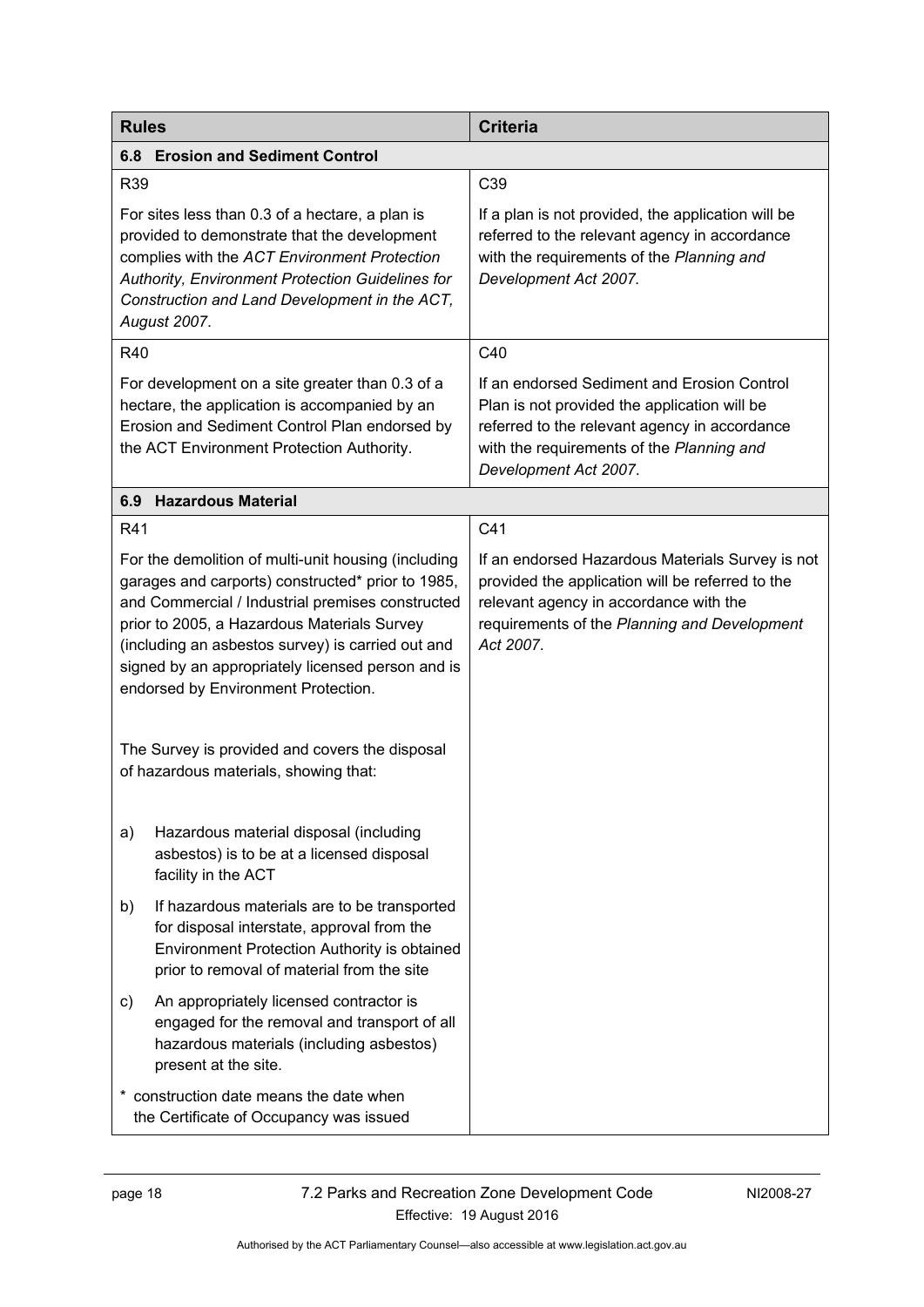<span id="page-22-0"></span>

| <b>Rules</b>                 | <b>Criteria</b>                                                                                               |
|------------------------------|---------------------------------------------------------------------------------------------------------------|
| 6.10 Water Use               |                                                                                                               |
|                              | C42                                                                                                           |
| There is no applicable rule. | Where relevant, development complies with the<br>requirements of the Water Use and Catchment<br>General Code. |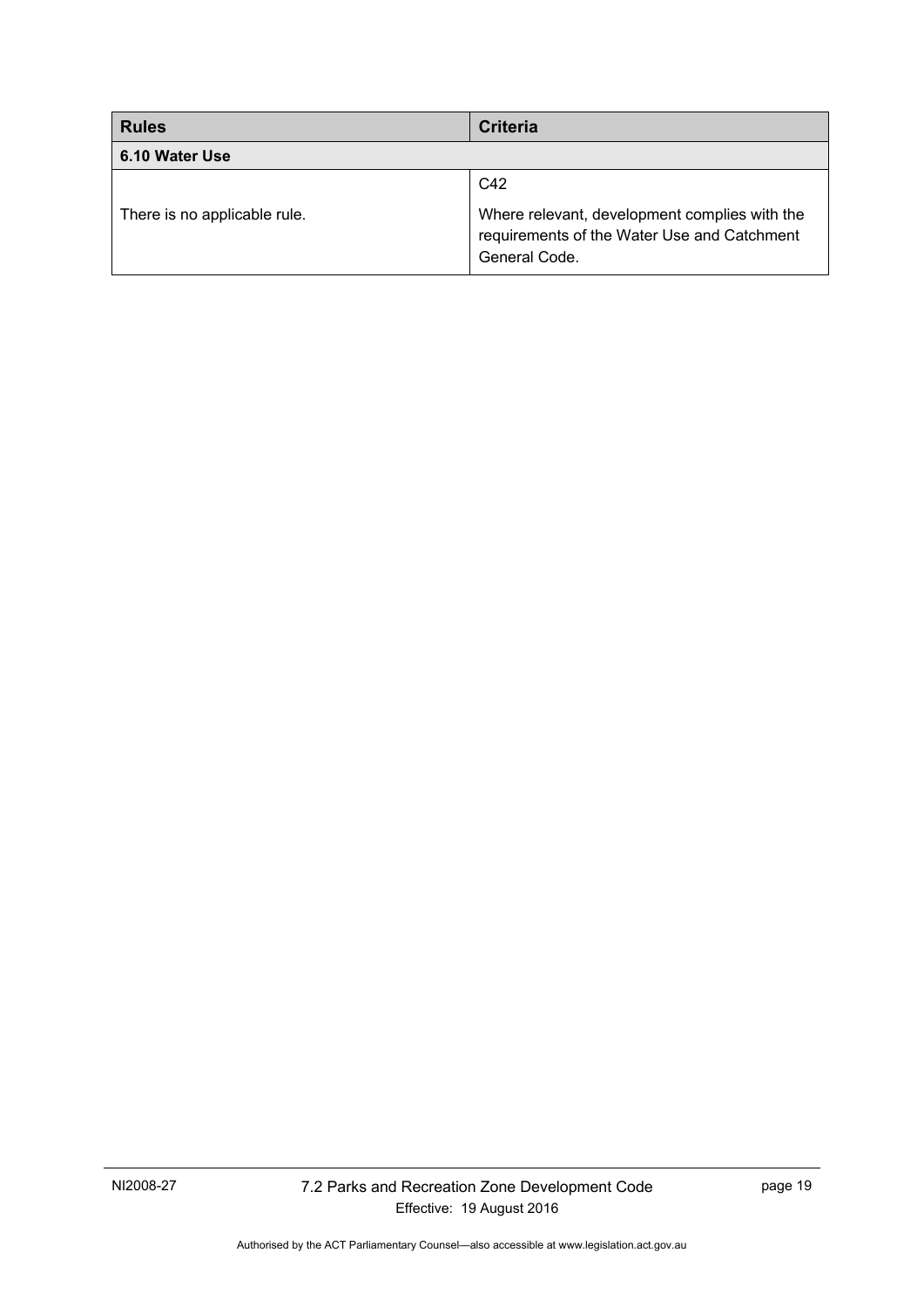## **Element 7: Services**

#### <span id="page-23-0"></span>**Intent:**

a) To provide for appropriately serviced developments that meet the needs of service providers and users of the proposed development

<span id="page-23-2"></span><span id="page-23-1"></span>

| <b>Rules</b>                                                                                                                                                                                                                                                                                                                                                                                                                                                                                                                             | <b>Criteria</b>                                                                                                                                                                                                               |
|------------------------------------------------------------------------------------------------------------------------------------------------------------------------------------------------------------------------------------------------------------------------------------------------------------------------------------------------------------------------------------------------------------------------------------------------------------------------------------------------------------------------------------------|-------------------------------------------------------------------------------------------------------------------------------------------------------------------------------------------------------------------------------|
| 7.1 Waste Management                                                                                                                                                                                                                                                                                                                                                                                                                                                                                                                     |                                                                                                                                                                                                                               |
| R43                                                                                                                                                                                                                                                                                                                                                                                                                                                                                                                                      | C <sub>43</sub>                                                                                                                                                                                                               |
| In accordance with section 148 of the Planning<br>and Development Act 2007, the application is<br>accompanied by a Statement of Compliance<br>from the Department of Territory and Municipal<br>Services stating that the waste facilities and<br>management associated with the development<br>are in accordance with the current version of the<br>Development Control Code for Best Practice<br>Waste Management in the ACT.                                                                                                          | If a Statement of Compliance is not provided the<br>application will be referred to the Department of<br>Territory and Municipal Services in accordance<br>with the requirements of the Planning and<br>Development Act 2007. |
| 7.2 Waste Water                                                                                                                                                                                                                                                                                                                                                                                                                                                                                                                          |                                                                                                                                                                                                                               |
| R44                                                                                                                                                                                                                                                                                                                                                                                                                                                                                                                                      | C44                                                                                                                                                                                                                           |
| Subject to ACTEWAGL approval, all under cover<br>areas drain to the sewer.                                                                                                                                                                                                                                                                                                                                                                                                                                                               | This is a mandatory requirement. There is no<br>applicable criterion.                                                                                                                                                         |
| <b>Utilities</b><br>7.3                                                                                                                                                                                                                                                                                                                                                                                                                                                                                                                  |                                                                                                                                                                                                                               |
| R45                                                                                                                                                                                                                                                                                                                                                                                                                                                                                                                                      | C45                                                                                                                                                                                                                           |
| A Statement of Compliance from each relevant<br>utility provider (for water, sewerage, stormwater,<br>electricity and gas) is provided, which confirms<br>that the location and nature of earthworks, utility<br>connections, proposed buildings, pavements and<br>landscape features comply with utility standards,<br>access provisions and asset clearance zones.<br>Note: Where there is a conflict between planning<br>and utility requirements, the utility requirements<br>take precedence over other provisions of this<br>Code. | If a Statement of Compliance is not provided the<br>application will be referred to the relevant agency<br>in accordance with the requirements of the<br>Planning and Development Act 2007.                                   |